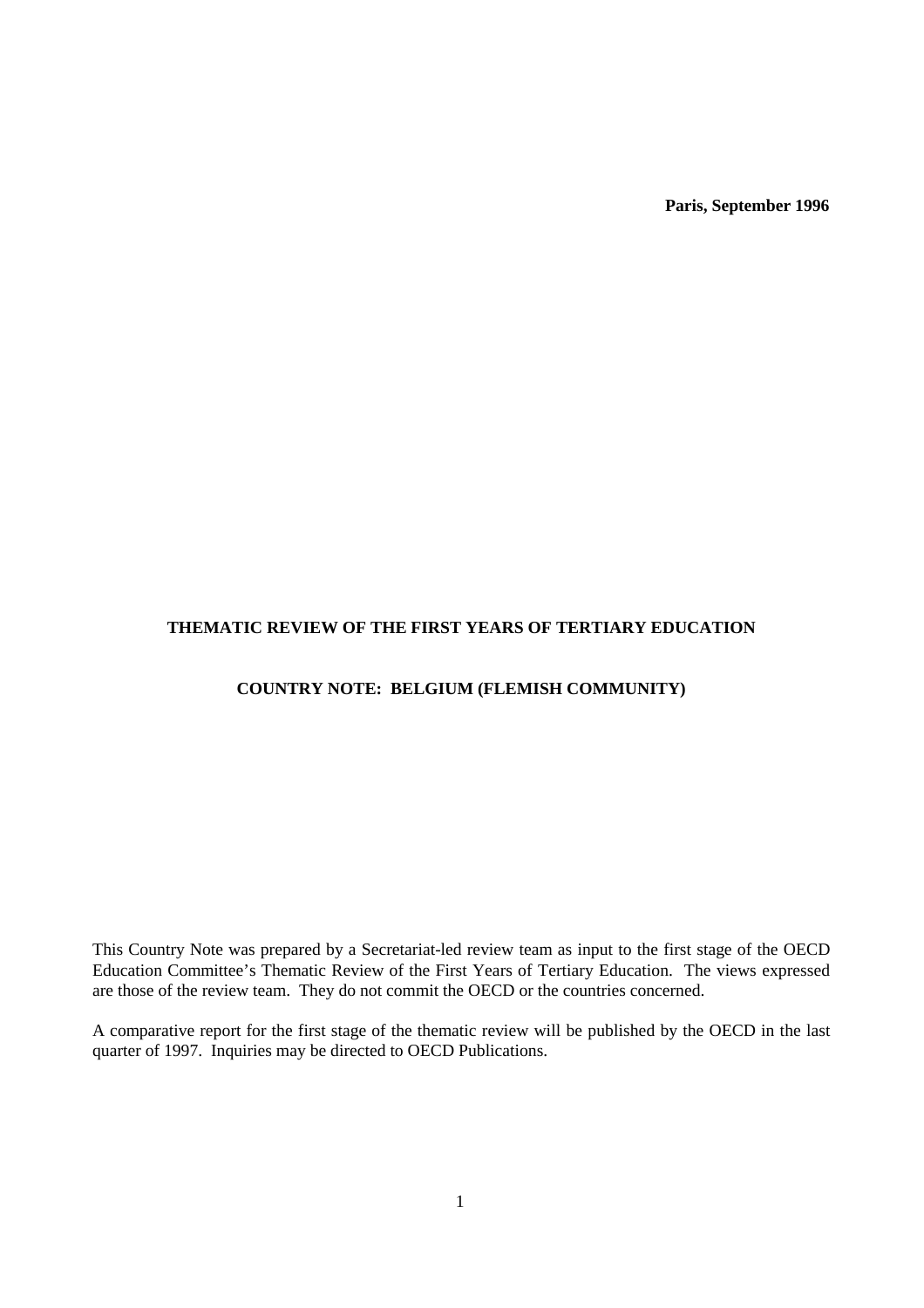### **Introduction**

The visit to and review of first years of tertiary education in Belgium (Flanders) came mid-way in the OECD thematic review activity and was informed by experience gained in earlier country visits. It drew also on the many contributions from Belgium and, more specifically, the Flemish Community, in the course of a wide range of OECD activities over recent years. Attention is drawn to the *Reviews of National Policies for Education: Belgium*, carried out for the country as a whole in 1990-91, but also more recent and relevant contributions to Education Committee work in vocational education and training and mass tertiary education (the latter, became a constituent part of this thematic review late in 1995).

Notwithstanding the broad and rich contributions provided in these other activities, the enthusiasm, seriousness and substance of the effort undertaken by the Flemish Ministry of Education in preparing for this thematic review was impressive, and, from the point of view of the review team, extremely helpful and supportive of their work. The background report, Higher Education in Flanders (Belgium), prepared by a research team in consultation with the Ministry, stands out as an important contribution in its own right. It is a very informative and critical analysis of the issues in the first years of tertiary education. A separate set of seven prepared case studies made available to the review team provide useful detail on selected experiences in the key areas of quality assurance, student academic support and internationalisation. All in all, this is an impressive and useful set of documents. They testify to the readiness of the authorities and members of the tertiary education community to engage in a critical process of self-reflection and analysis.

We extend our congratulations and express our thanks to Messrs. Georges Monard, Jan Adé and Gaby Hostens and Mrs. Micheline Scheys in the Ministry, to Mr. Jef Verhoeven and Mrs. Ilse Beuselinck who prepared the background report, and to other colleagues within and outside the Ministry who took part in the preparations for the review and participated with energy and openness in the meetings organised for us.

It will be helpful, in situating the views and comments of the review team, to restate here the purposes and terms of reference for the OECD thematic review. As expressed in the Guidelines, the thematic review of first years of tertiary education aims (i) to examine the extent to which the structure of provision, programmes, teaching and learning at the tertiary level are evolving to meet the expectations and capabilities of students and the needs of the economy and society, and (ii) to undertake an analysis of how policies might best promote needed change. The experience in the Flemish Community provides good examples of policy and practice in this field and highlights a number of issues.

For the purposes of the thematic review, the term 'tertiary education' has been adopted to convey an interest in a level and type of studies rather than in particular institutional sectors. In Flanders, 'tertiary education' is provided mostly through institutions defined as higher education, principally universities and hogescholen. The latter constitute the 'non-university sector'. The range and level of the institutions are not adequately conveyed by the conventional English translation: 'higher schools'. This is not really appropriate. Nor does the commonly-used 'higher non-university education' term adequately reflect what in the legislation is termed 'academic level' for the two-cycle basic courses offered in these institutions. We would prefer the terms 'colleges of higher education', 'tertiary college', 'tertiary institute' or 'college' and use the first of these terms in this report.

'First years' refer to the three, four, five (or more) years of study leading to an initial award or qualification which is recognised on the labour market. In Flanders, 'first years' would correspond to the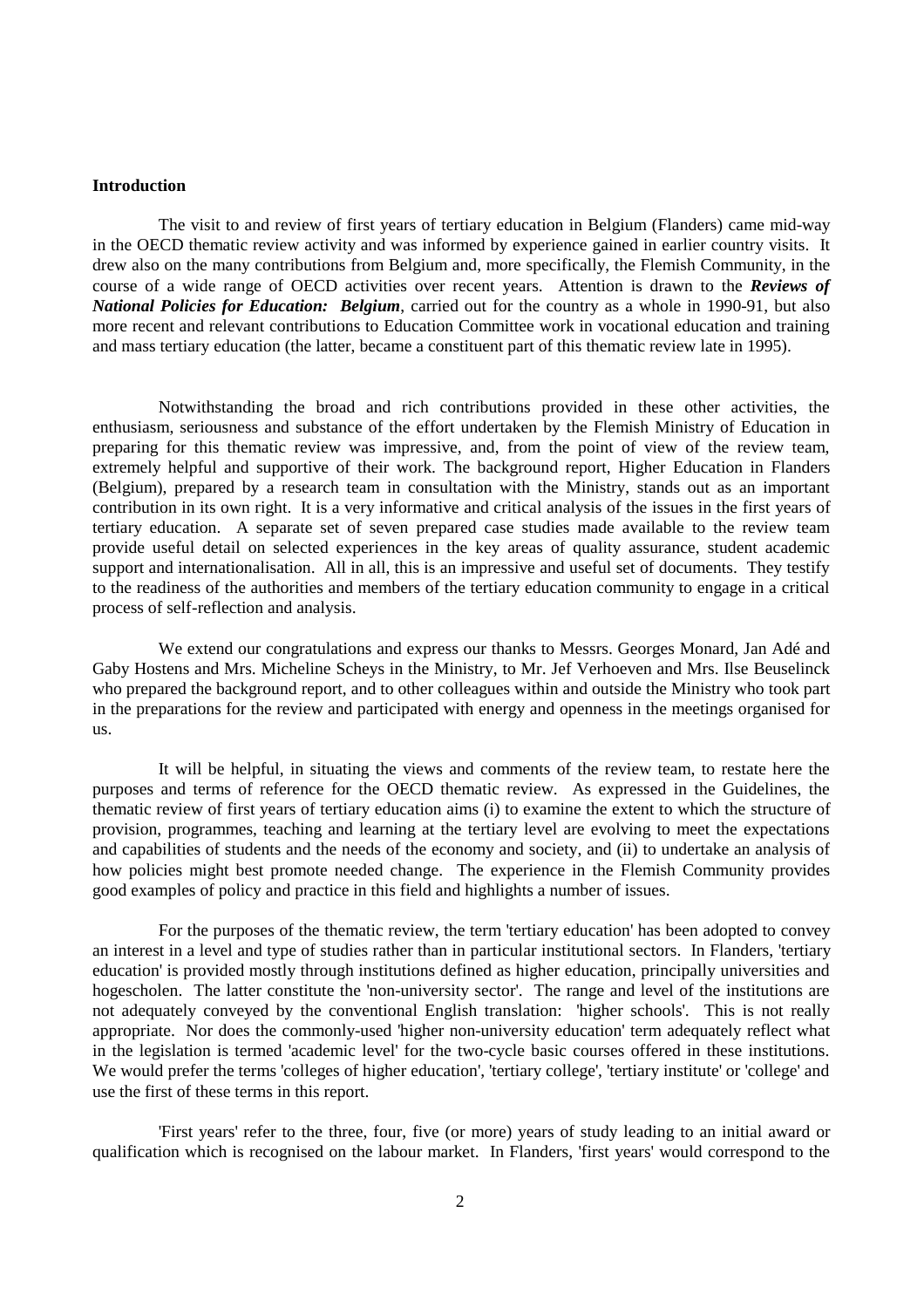full, two-cycle programmes. The one-cycle programmes of study in colleges of higher education technically meet some of the terms of the definition. However, participation in just the first cycle in two-cycle programmes at universities and in the colleges of higher education does not lead to a recognised qualification on the labour market. Moreover, completion of the first cycle signals little in the way of marked change in teaching, learning or of apparent scope for student transfer and mobility to other institutions -- especially universities -- or fields). The flows of students within, among and between cycles, programmes and institutions (mostly, between sectors) must be taken into account in assessing the student experience in acquiring (or not) the initial award or qualification in tertiary education.

In Flanders, as in other parts of the OECD, individuals may undertake study at the tertiary level apart from the 'regular' diploma and degree courses in tertiary education institutions. Enterprise-based training programmes (organised by firms, or provided by private training firms or higher education institutions in the form of 'contract teaching'), courses offered by other types and levels of education institutions, community organisations, programmes of other Ministries (employment, social affairs) or municipal agencies and distance learning across international borders are the main alternatives. Participation in a number of these kinds of study activities are detailed in Towards Mass Tertiary Education in Flanders (Belgium), a report submitted to the OECD by the Flemish Ministry of Education in January 1995.

In accordance with the emphasis agreed for the review, the team has directed its attention to 'first years' study in formal tertiary education, although some reference will be made to other forms of study and learning at this level.

#### **Context**

The constitutional structure and political framework in Belgium have undergone quite profound changes in recent years. The trend toward greater devolution and a stronger federal structure has introduced a new dynamic for tertiary education in Flanders. Directly, the national trend has meant an even greater lodging of decision-making, legal control, financing and administrative arrangements at the level of the Flemish government. Indirectly, the future development of the economy and well-being of the society will increasingly be the interest of Flemish government policy, including policy addressed toward tertiary education. Devolution of responsibilities from the level of government to that of institutions is proceeding concurrently. Thus both concentration and deconcentration of decision-making are taking place simultaneously.

There will be much to build on. The economy in Flanders is highly developed, productive, largely successful and competitive (although there is cause for some concern, with respect to decreased business confidence, increases in long-term unemployed and overall debt burden, according to the report of Quarterly Economic Indicators for Flanders, January 1996). The Flemish Community, as is characteristic for Belgium as a whole, has long, rich and active international relationships and well-developed international expertise both culturally and commercially. Even more important, the experience gained in undertaking detailed, practical co-operation in a country with a range of cultural, linguistic and religious backgrounds has provided a deeper understanding of how to develop a successful and mutually- satisfactory exchange with individuals, groups and enterprises in the international environment.

Among the principles which are agreed and accepted as the basis for the Flemish society, two have particular relevance for this review since they have a strong bearing on how 'first years' of tertiary education are perceived and on the scope and means of government policy.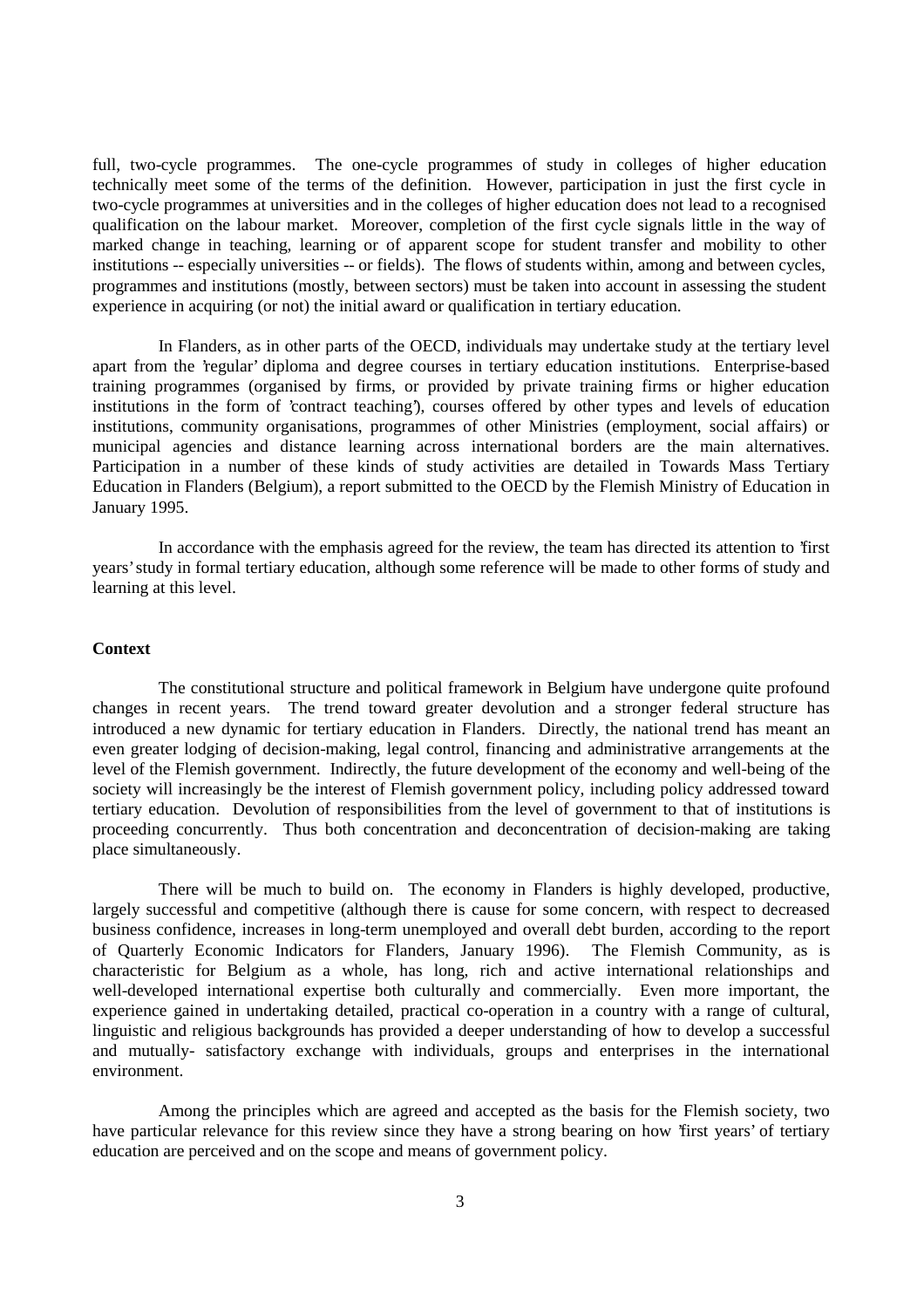The first one is freedom of education, which in tertiary education means open access and, further, virtually guaranteed access to the type of programme and religious or philosophical orientation of institution. While institutions are defined as 'public' or 'private' according to orientation, the principle of freedom of education means that a student may enrol in any institution, public or private, on the same terms. Each institution, whether public or private, is subject to the same programme and degree regulations and levels and modalities of public financing. The differences between public and private institutions, in most aspects concerning the actual provision of teaching, are modest. There are some limits on choice (we will come back to this), but the principle of open access is asserted as strongly in Flanders as in any other OECD country.

The second principle of interest is consensual decision-making and the high value attached to achieving a compromise which respects choices of individuals and groups in the society.

Tertiary education in the Flemish Community is highly developed and, as we will discuss further, in a quite dynamic state. Participation rates are high, reflecting participation levels in secondary education (legal school leaving age is 18 years) and a distinctive open access policy, as noted above. There is no national, end-of-secondary school examination and only a few subject-specific entry tests for universities. Nor are there queues for entry -- as may be found in some other countries participating in the OECD's thematic review. All of the components of tertiary education provision exist, including part-time study and distance education. Individual and social demand appears to be accommodated, with no apparent indications of mismatch. Medicine could be one such gap now arising due to a government interest, in the light of increasing social security expenses, in dramatically reducing the number of general practitioners. For tertiary education, this may mean a radical reduction in capacity in the existing medical education programmes. In sum, if there are no major apparent needs and, at least as viewed from some quarters, no major funding problems, there would seem to be little incentive for change.

Not all would agree with this assessment, however, and, in spite of obvious strengths in tertiary provision, several issues present themselves. The most prominent of these issues is the high failure/drop-out/repetition rates in the first years of tertiary education. This is an issue of long standing, on different aspects of which views coincide or diverge. That there is a problem, and in secondary as well as tertiary education, is widely agreed. But on what scale, and how best to deal with its various features, are matters of contention. Other prominent issues concern the impact of substantial recent reforms in universities. Even more recently, questions arise in the restructuring of the colleges of the higher education sector which has led through mergers to a reduction in the number of institutions from 160 to 29. This is change of a quite drastic kind and it has, not surprisingly, had varied effects and given rise to some dissension. Experiences with the means for overall strategic development of tertiary education, teaching and learning in a context of mass participation, approaches to quality assurance (particularly as concerns teaching and learning), links to the labour market and to industry, devolved institutional governance and management, and financing also raise new or potentially important issues for policy and practice, which we will touch on below.

In our view, these issues and others can be best addressed through policies which build on existing strengths to optimise the contributions and functioning of tertiary education provision and, in so doing, set in a motion more strategic development of the system as a whole. Thus, the question to be asked should not be limited to: 'how do we compare with other OECD countries?' but rather be extended to: 'what steps can be taken to make needed improvements in teaching, learning and programmes in order to strengthen the contribution of tertiary education to the future development of the economy and society?' This perspective of optimisation runs through much of our commentary. We make direct use of some of the data and analyses provided in the background report and information in the various case studies, but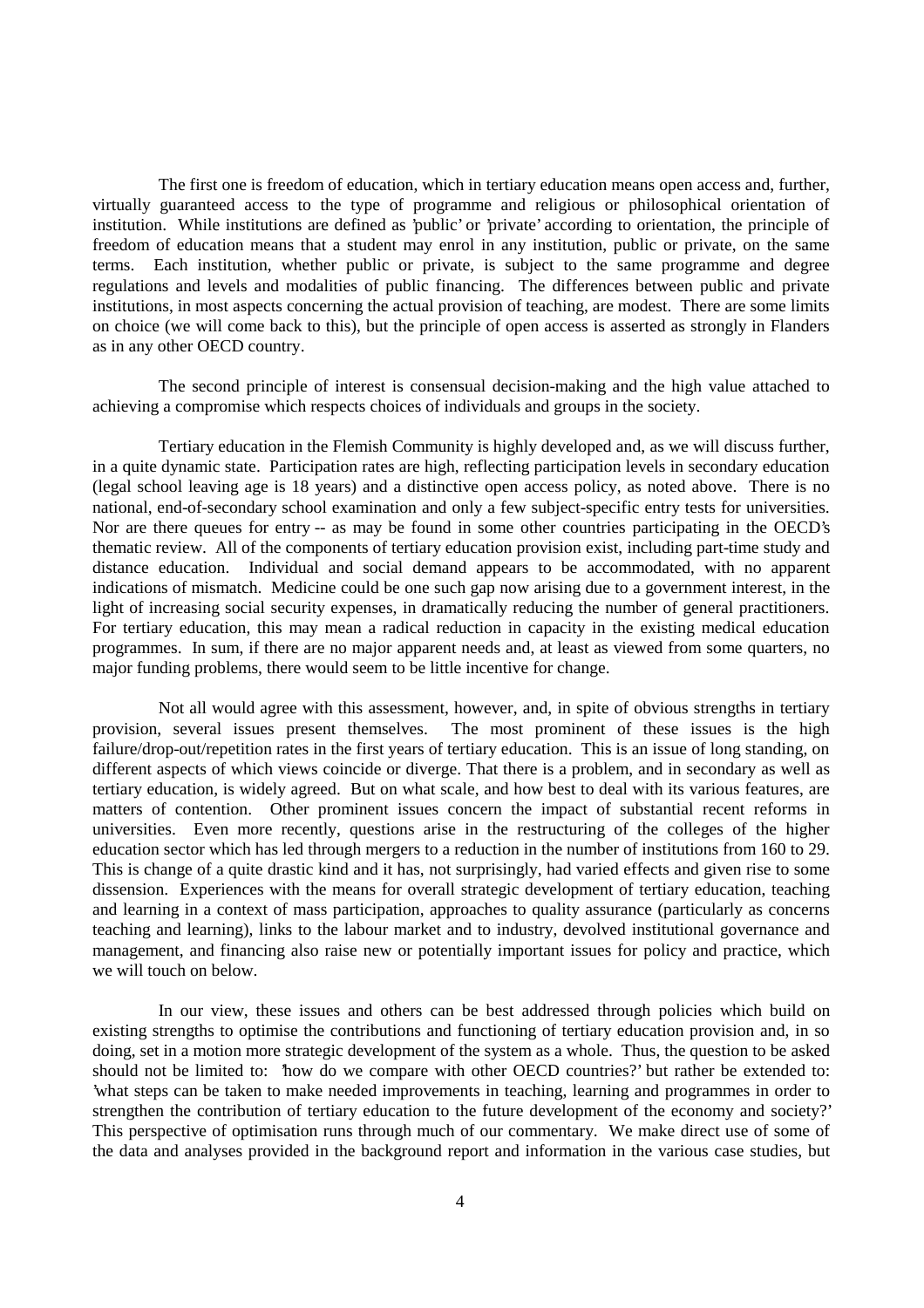note here that the analytical work contained in that report and the details in the case studies complement and serve as bases for some of the points developed below.

### **National Policy Frameworks and Agencies**

The Ministry and Ministry officials play key roles. The Flemish Education Council (VLOR), a representative body covering all levels and sectors of education and comprised of the various internal to education, community and economic interests, undertakes analyses and provides policy advice to government.

For tertiary education in particular, the Flemish University Council (VLIR) serves as a forum, information-gathering and co-operative research body, and 'interest-group' for the universities. The VLIR is, in our view, a useful body. Set up by decree but run by the universities, it is in a position to provide policy advice, undertake analytical work including the quality review. It has established good relations with the Minister and the Ministry. Colleges of higher education have traditionally operated within networks, each of which brought together institutions having the same philosophical or religious orientation. The reforms led to mergers of institutions within the same networks. While there has been no sector-wide body comparable to VLIR, a Flemish Higher Education Council (VLHORA) is being formed to bring together all of the colleges of higher education for similar purposes. Organisations spanning the religious and philosophical networks in this sector already exist.

In our view, these sectoral bodies can contribute to, but do not serve as a substitute for, a more widely representative council which brings together the full range of interests -- institutional, student, enterprise and community -- concerned with tertiary education. At present, no such body exists. Thus, to complement and support the Ministry in its work, we recommend the establishment of a Flemish Higher Education Council, with a strong strategic advisory role similar to the Australian and Swedish Higher Education Councils and parallel to the strong and active Flanders Research Council. Such a body, designed to ensure active dialogue across a wide spectrum of interests, could be a useful policy forum and could monitor the structural change, commission research and receive briefs for specific studies from the **Minister** 

Such a recommendation raises the issue of participation of the tertiary sector in the Flemish Education Council (VLOR), as the existence of that body might be thought to serve the needs of the tertiary sector. While there should be cross representation by each body on the other council, our argument for a separate tertiary education council is twofold. First, on the evidence presented to us, the universities in particular do not see much of value in their present participation in the VLOR. Second, the dramatic restructuring of tertiary education that has occurred, the need for close working relationships across sectors at that level, and the kinds of direct relationships between tertiary education, the employment sector and the economy more generally, all point to the need for concentrated attention to the further development of tertiary education. Cross representation and cross referencing on matters of joint concern should also result in a better dialogue between secondary and tertiary education than exists at present.

The tradition in Flanders, as we have observed, is policy by decree, legislation and regulation. The intent is to provide a policy framework within which freedom of education can be exercised --'liberté encadré', as expressed in the course of the OECD's earlier review of education policy in Belgium. The policy framework nonetheless sometimes places a heavy hand on development, limits flexibility and can lead to the relative neglect of the policy roles and responsibilities of the partners and institutions. They can be comfortable recipients of decisions rather than active in forging them. On the other hand, the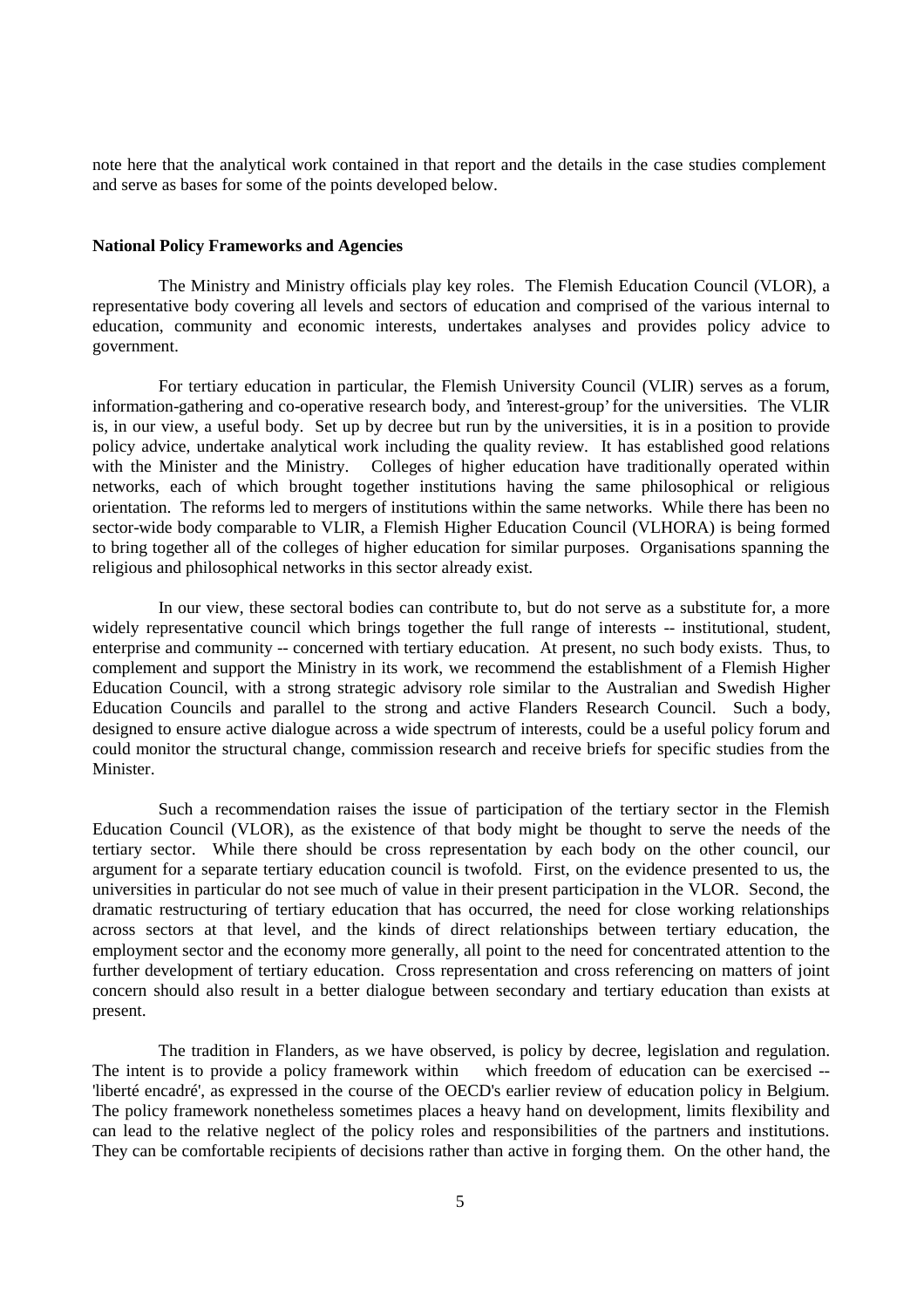quality assurance initiative (as applied to the universities) is a good demonstration of joint effort (described in greater detail below), and the reforms have worked to build up initiative by the institutions.

In short, there is a very active, vigorous policy environment. In a dynamic situation, leadership is being shown and the size of the Community is such that communication and interchange on key policy and management matters are easy, in the contexts of important constitutional and political changes affecting relations between the federal/national level and the Flemish Community. The establishment of a body covering the breadth of tertiary education, in our view, would contribute to the work of the Ministry in its formulation of policy aimed at the strategic development of the system and could encourage productive joint efforts with the Ministry and among sectors and partners outside the system.

#### **System Structure and Diversity**

As already described, the system of tertiary education in Flanders is binary, comprising universities and colleges of higher education (hogescholen). We benefited from interesting discussions of comparisons and contrasts to bring out the distinctive approaches and orientations in the respective sectors, e.g. in civil vs. industrial engineering; upper secondary vs. lower secondary and primary teachers; 'pure' vs. 'applied' research.

There are strong features of convergence in the system, and they are growing -- so much so that we question whether a sharp binary distinction either can or should be sustained in practice. We believe that the pressures are such that the enrolment caps will not hold. As we have observed, the re-structuring underway in a number countries participating in the OECD thematic review is leading to more convergence between sectors. In some, the prior binary divide has been eliminated as a matter of policy (Australia, United Kingdom). In others, through new policy frameworks or the decisions of autonomous institutions, previous sectoral distinctions are, in various ways, blurring (New Zealand, Japan, Denmark). Tertiary education in Flanders, in our view, shows tendencies similar to those found in the latter group. Both tertiary education sectors teach the 'same' degree (two-cycle programmes). Institutions in the two sectors are becoming more similar in terms of scale of enrolment, overall and within programmes; partnership with industry; and recognition of the common quality of studies and research (e.g. several two-cycle college programmes which have established joint-study programmes with foreign universities or which have been reviewed favourably in relation to comparable programmes at universities).

A key argument often advanced in favour of a sharp distinction is the association of research with the university sector. This is indeed the tradition. It is an internationally (but not universally) recognised hallmark of university-level institutions and provides a criterion for defining specific institutional roles in spheres of growing diversity. However, to acknowledge that some institutions or some parts of institutions will be defined by the distinction of their research is not to accept that the basis for a categorical separation of 'research'/'non-research' any longer exists. The international trend in research is in the opposite direction. In many fields, larger and often transdisciplinary teams of cooperating researchers, from universities and non-university institutions, industry, the professions and designated research agencies, are replacing the tight-knit, single-institution team of specialists. Moreover, in many OECD countries, the strong links non-university institutions are developing with industry frequently include R&D projects. Instead of sharp sectoral dividing lines, the way of the future is to think of different kinds of research and R&D enterprises with different kinds of institutional concentrations. There will be, of course, major centres, often based in single universities, but that does not invalidate the cross-sectoral argument.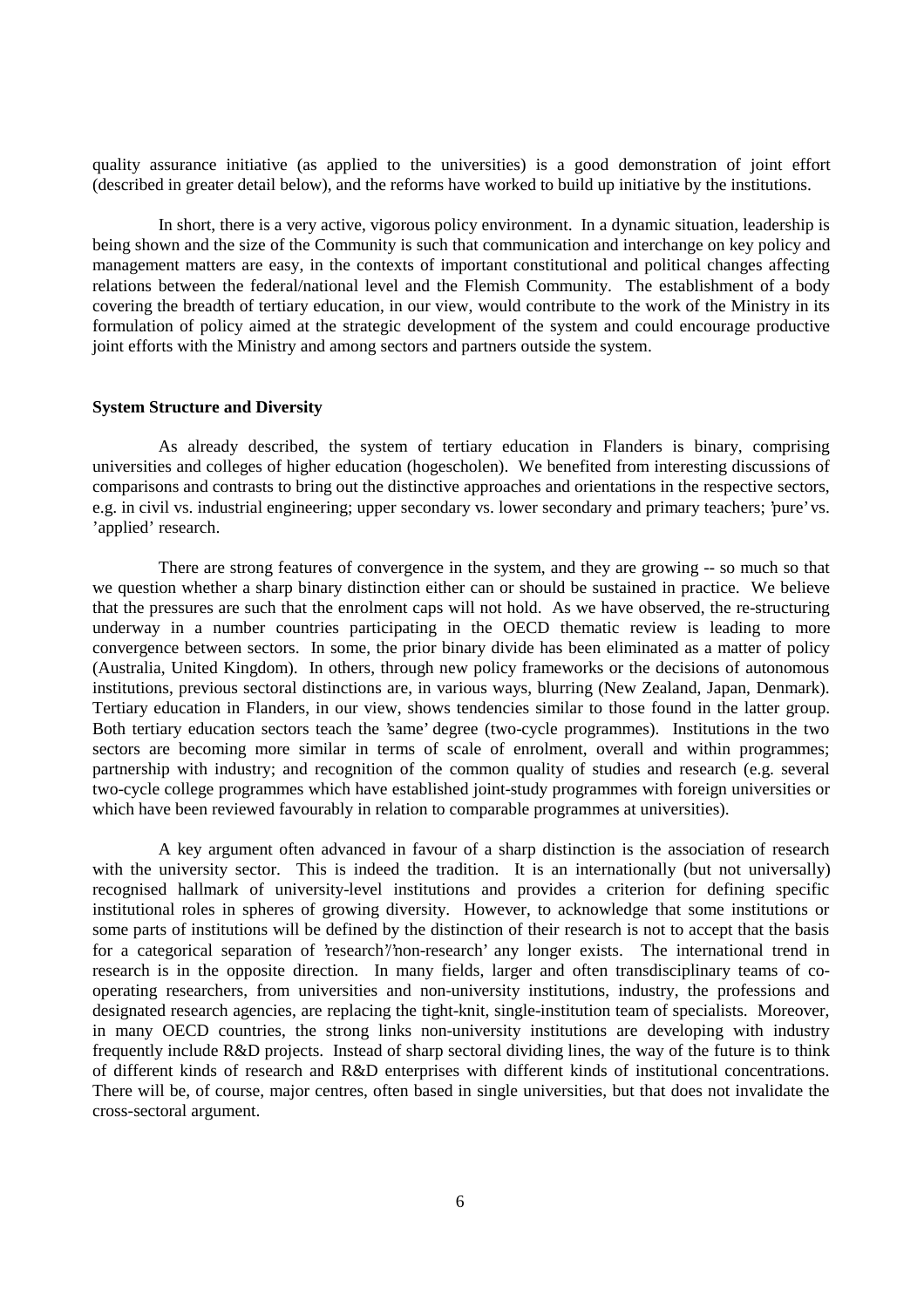If our analysis is correct, sectoral development will increasingly be seen in terms of greater complementarity of institutional programmes as opposed to a separation roles, provision and activities. There is value in diversity, but it can be optimised with more co-operation and greater articulation. Key issues arise concerning diversity and differentiation within institutions and programmes as well as between institutions regardless of sector, including issues of collaboration and co-operation to ensure educational and efficiency benefits. There is much more to be said on this point, but to take the matter farther would be to stray unduly from the focal concerns of this review. We add but one further point, which is that all students in tertiary education, regardless of the sector or institution, should have the benefit of research-informed study programmes and access to current research findings.

With regard to the issue of co-operation, the Centre of Technological Research (CTR) at Vlaamse Autonome Hogeschool Gent provides an excellent illustration of what can be done. The CTR, a research arm of this college of higher education, is engaged in a wide-ranging research programme in areas such as electro-mechanics, chemistry, biochemistry and biotechnology, textiles, plastics, agriculture, horticulture, agro- and food industries, landscape development. Its high-level, applied research programme is seen by institutional administrators to 'contribute to an up-to-date academic profile' and it has, at the same time, established partnerships with Flemish and foreign academic institutions, companies and various national and international research programmes in these fields. Through co-operative arrangements, the CTR provides opportunities for university and well as college of higher education students to work in its well-equipped laboratories.

Articulation possibilities also exist for students who wish to pursue the second-cycle of a two-cycle programme in the same or related field in another institution. The credit transfer is in place, but as yet provides little by way of 'upward' mobility to those following the one-cycle programmes (a point we return to, under 'Failure, Drop-Out and Repetition', below).

The opportunity and challenge to develop further in these directions are now present as the college of higher education sector continues to sort itself out following the 1995 reforms. Within that sector, there is an evident process of institution-building and re-building with very interesting innovations emerging as previously separate subjects, staff and students are being brought together. Although the issue of the most efficient use of resources for research is critical, we encourage the Flemish authorities in their continuing efforts to reduce sharp lines of distinction between sectors.

There seems to be no immediate press for merger on the same scale in the university sector as in the college of higher education sector, but universities are to a greater or lesser degree affected by the same underlying developments. Within budget constraints and taking into account quality issues raised by small enrolments in some fields, it may become necessary to explore ways to develop distinctive and differing profiles for institutions (as is done through different means in France, Finland and Australia) or co-operative arrangements in which the responsibilities for teaching, research and the associated resources for small, specialised programmes are shared among two, three or four universities. The super-structure approach to link up separate institutions in the University of Antwerp is one indication of a response that seeks to go beyond the 'arms' length' co-operation which has existed in that city for a number of years. Further linkages seem to be worth considering, particularly given the imbalance within the sector owing to the number of small institutions.

In sum, much has already been achieved from the reforms and mergers, resulting in large measure from the vision, courage and hard work of the Ministry, institutional managers and academic and administrative staff. Nor should one overlook the co-operation of students and the roles played by community members. The initiatives and the achievements are widely spread. There is more to be gained from further attention to mergers in the college of higher education sector, concentration and co-operative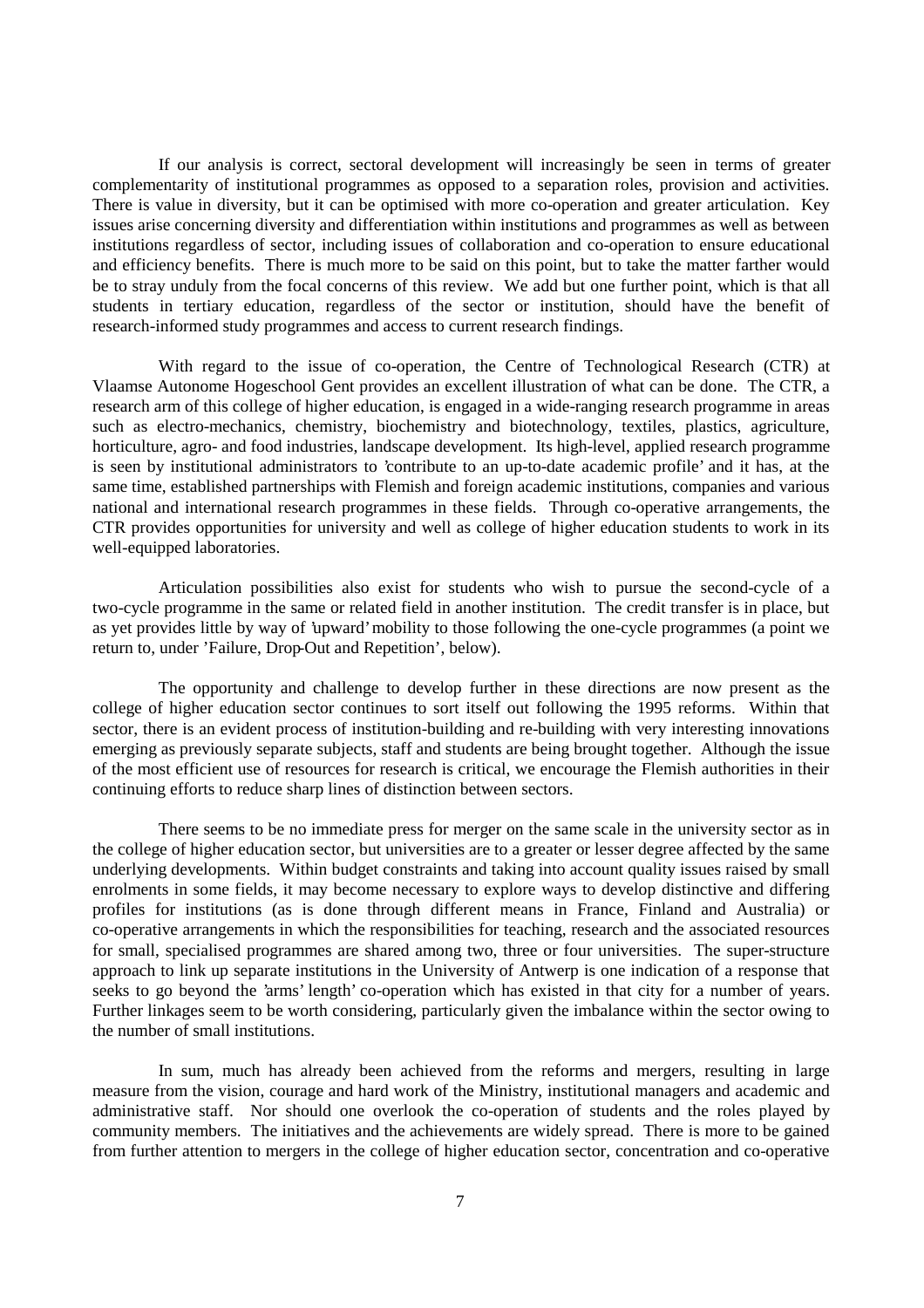arrangements in the university sector and better cross-sectoral co-operation as part of this process. We are persuaded that, on balance, the realisation of educational benefits of scale is particularly important in the college sector and that, where multi-site institutions have been established, there is an obvious case for the use of distance education technologies and methods. As the mergers in the college of higher education sector become settled, it would be appropriate to concentrate attention on ensuring that the quality gains envisaged by scale are fully realised.

#### **Failure/Drop-out/Repetition**

At least in broad terms, the extent of drop-out and repetition in the first years is well-documented. This is not to say, however, that there is adequate information on the paths followed by "drop-out" students, some of whom pursue successful careers or other forms of study. Behind the figures there are many different stories to tell.

Available statistics provide a basis for setting out those stories. The figures provided in the background report indicate that about half of all first-year students do not successfully complete course requirements (through the exam at the end of the year). This share is not the same as drop-out:

- -- with the flexible open access system in Flanders, some may apply but not undertake coursework (never attend classes, submit papers or sit for exams);
- -- an unknown number of students who do not succeed in their first year at university find their way into programmes in colleges of higher education. Although the data are weak, the pattern seems to be an example of a 'waterfall' with flows going from universities to the colleges, rather than an 'auto route' where the flows go both ways.
- -- Such 'two-way' flows can be found in other OECD countries, such as Australia and the United States, where articulation agreements and credit transfer arrangements serve to permit and promote student mobility from non-university higher education institutions to enter universities. We understand that, while such possibilities exist in Flanders, there has not been great demand on the part of students (perhaps owing to the wide variety of arrangements established by individual institutions and faculties).
- -- others, on re-taking all or part of the first year, eventually succeed, and so reduce the 'failure' rate to 30 per cent, according to statistics provided in the background report;

Moreover, apart from the 'different stories' revealed by statistics and student experiences are different perceptions of the purposes and meaning of the process leading to recorded 'failure'. These, too, convey 'different stories':

- -- some within higher education see the examinations at the end of the first year as a formal selection mechanism, coming in Flanders later in a student's educational career because of the open access system and the principle of freedom of education. Similar ideas have prevailed among parts of the university system in the United States. There is acknowledgement here of the high costs involved (about which, more below), but also recognition of the fundamental agreement in Flanders on the principle which gives rise to the use of such a selection process.
- -- many with whom we spoke, including students, went further. In Flanders, it was said, recorded 'failure' in the first year is not seen as a failure in the sense that it signals less ability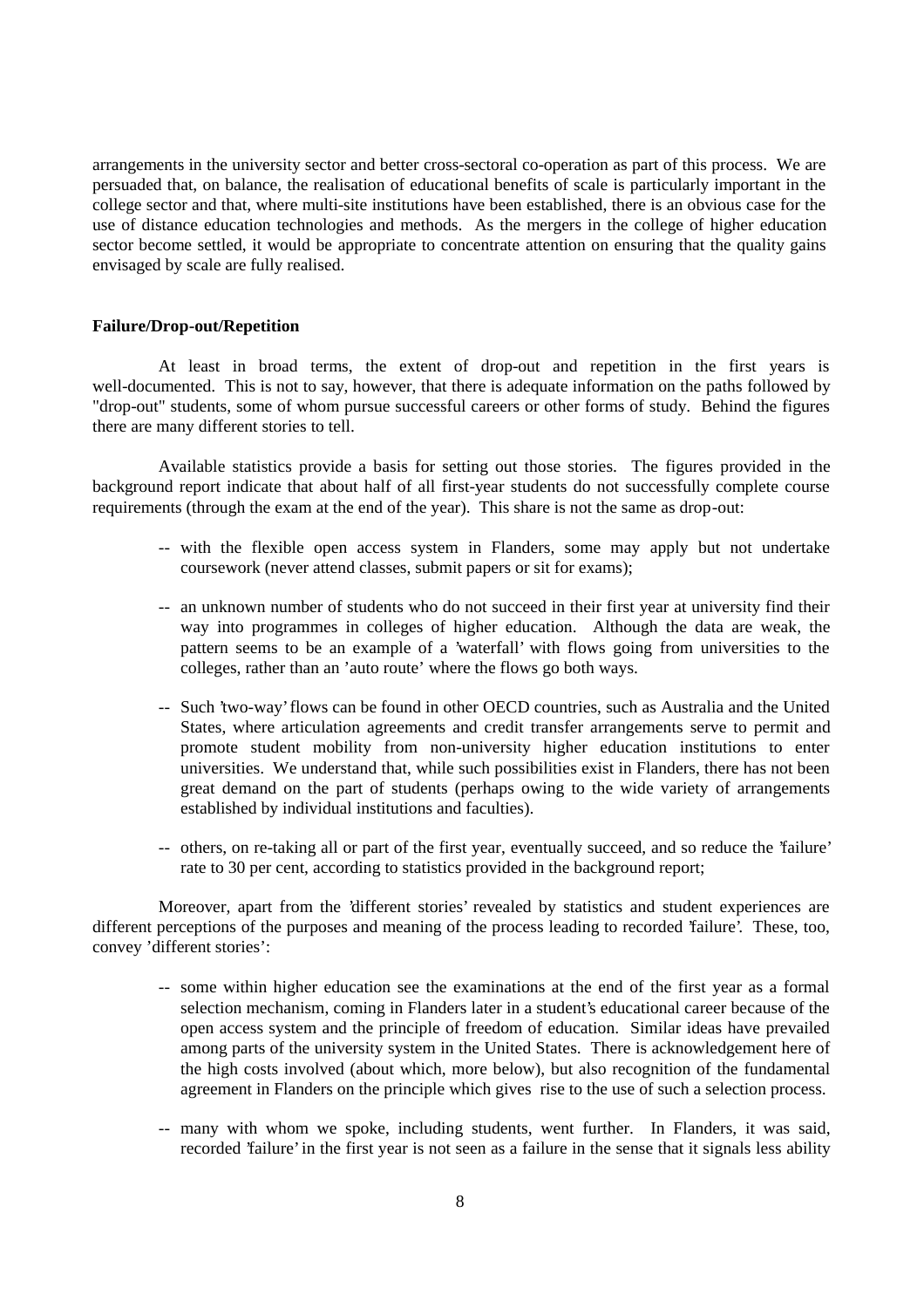or potential for achievement either in higher education or on the job. From this perspective, the phenomenon of 'failure' in Flanders would be better termed 'course change' or 'trial and error' or 'exploration'. While this view was expressed by far more than an isolated few, it is not clear to us why an employer, choosing among two candidates with similar qualifications, would not give some attention to a first-year failure if only to ascertain the reasons for it.

In the light of these 'different stories', it is evident that in Flanders 'failure' raises questions concerning its extent, nature, and meaning which cannot be answered by reference to a single statistic. It has been argued that attention should be given, rather, to overall graduation rates which, in Flanders, compare well with other OECD countries in the European region. In our view, however, even if the overall level of eventual completion of studies is about average for the OECD as a whole, this should not be regarded as 'good enough'. The open access system is a distinctive strength of Flemish tertiary education, and with such wide support for the underlying principle, Flanders is in a better position than other OECD countries to optimise the reach and performance of its system through increased success rates.

In spite of a general acceptance of the phenomena of failure and repetition, concern on both was expressed by those within the Ministry and within tertiary education institutions. We share this concern and recommend concerted action to address it. If the levels can be reduced or the effects of failure mitigated, significant resources may be made available for re-allocation within tertiary education institutions and the pressures on government budgets (or the tightness of the budget cap for hogescholen) may be eased (for some estimates of the 'social costs' of failure, see W. Nonneman, 'Review inzake de overgang van Secundair naar Hoger Onderwijs', Van Secundair naar Hoger Onderwijs, Cahier 9, Vlaamse Onderwijsraad). Quite apart from the assumptions used in calculations of the short-term financial consequences of failure, it must again be recognised that recorded 'failure' is not uniformly regarded as a complete loss to the society or by the students concerned. What is not clear is whether students who do not successfully complete their first year have sufficient opportunities and support for building on what they have learned during the year (among others, through partial recognition, either immediately or in subsequent years). It would be useful to know whether students' attitudes toward study -- including their readiness for continuing study over the life cycle -- are affected by the experience of failure in examinations. Also, more needs to be known about the way in which standards are defined, the criteria of successful performance determined and the efforts that are made by institutions to foster success in learning (as distinct from student attendance at lectures and participation in tutorials, seminars, practical classes and so on).

The review team took note of a range of initiatives adopted to address the problem and issues raised. These include: (i) an ambitious '10- point programme' put in place by each institution in line with broad requirements set down by the Ministry, with accents on providing information to and orientation of students in their final year of secondary education; improved guidance for first-year students; smoother transition to other courses after (partial) failure; and ongoing research by VLOR; (ii) some scope within the first cycle of two-cycle programmes for students to extend study over three years and (as identified in the 10-point programme) to gain credit for exam passes, so the entire first year need not be repeated; (iii) by decree, universities are required to assign the equivalent of at least five per cent of the academic staff to student guidance for the first candidature.

These initiatives are relatively new and, at present, implementation appears to be weak. Information is not readily available on the steps taken in the institutions (particularly in the colleges of higher education) or their effects. Although the implementation of the 10-point programme is intended to reduce failure in the first year, there has been no observed change (yet) in failure/repetition rates. Indeed, it should be noted that the position of some staff within tertiary education institutions is that an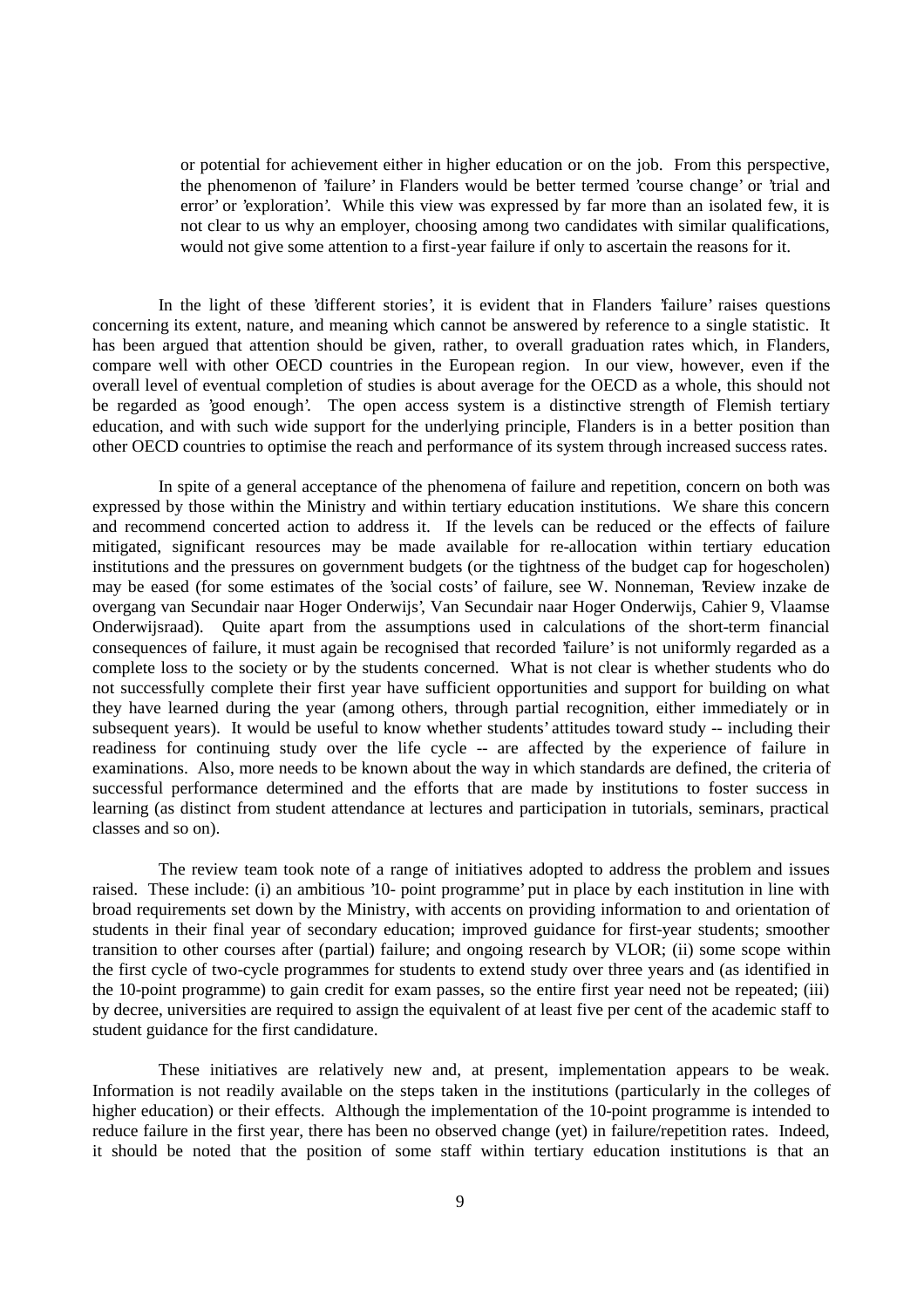improvement (reduction) should not be expected because more or less the same proportions of those following courses in the first year will not succeed (reliance on norm-referenced assessment). This makes the overall evaluation of the initiatives problematic; the identification of clear targets would, in our view, help to drive the initiatives forward.

In this regard, we do not underestimate the difficulty of drawing firm conclusions for further action. For a variety of quite valid reasons, not every student can or should be expected to succeed in study or succeed within a specified time period. In mass systems, standards relevant to perhaps a highly selected ten per cent of the age group cannot be imposed unchanged on forty per cent or more. But, what new standards should be set? These, and other issues, need to be debated and studied in the context of the lifespan of students, the conditions in the institutions and social norms and expectations. Our point is simply that close attention to these issues is warranted.

We understand that the commissioners are to report on these matters. We would expect the report to provide an occasion to revitalise debate and to stimulate initiatives in this area.

Further, we would draw attention to two gaps in the present initiatives. First, the review team believes that initiatives will need to be strengthened at the level of secondary education. From a few discussions with both public authorities and teachers, we have the impression that secondary schools present qualitatively different profiles with respect to the academic abilities of completers. This impression refers to individual schools but, more significantly, to different fields and forms of study in secondary education. Even though completion of secondary school is 'officially' sufficient for entry into any tertiary education programme (with some limits), students possess different capabilities -- some, too weak -- for immediate success. Data supplied in the background report and an earlier summary of research in Education in Belgium: The Diverging Path (1991) indicate wide differences on 'failure' rates according to the secondary education field of study followed by students, a finding which seems to imply that a part of the problem is differences in preparation provided in the different fields and forms of study at the secondary level. We are not certain of the extent to which students and teachers at the secondary level fully understand the nature and extent of these differences, particularly as they may relate to the likelihood of success in tertiary education. The Ministry's view is that the way forward is to strengthen fields and forms of study in secondary education to better prepare all young people for entry into and success in tertiary education.

Further, we are not sure whether teachers or counsellors in secondary schools have sufficient or updated knowledge of the content and requirements of the range of tertiary education options or of the relevance of the different types of tertiary education programmes to the world of work. One consequence is that advice provided to students may be misleading owing to outdated conceptions of study in and eventual employment for graduates of one-cycle and two-cycle programmes in the colleges of higher education as well the universities. The larger problem here is the discontinuity between teaching and learning in secondary schools and in tertiary education programmes. Here, much more could be done -- on both sides -- to bridge the gap.

The second gap is that, with few exceptions, the broadly-adopted initiatives aim at adapting the first-year or first-cycle student to an often rigid structure of tertiary education study rather than modifying tertiary level teaching methods and structures. There are examples of interesting approaches being used to make teaching and learning requirements more adaptive to students in a context of mass participation, and we draw attention to several of them in the next section. A wider use of entry-level exams for selection, as some suggested to us, would not address this underlying need for adaptation in teaching and learning and has the further disadvantages of both cost and possible distortions of studies. The review team does believe, however, that greater possibilities for diagnostic assessments in secondary as well as tertiary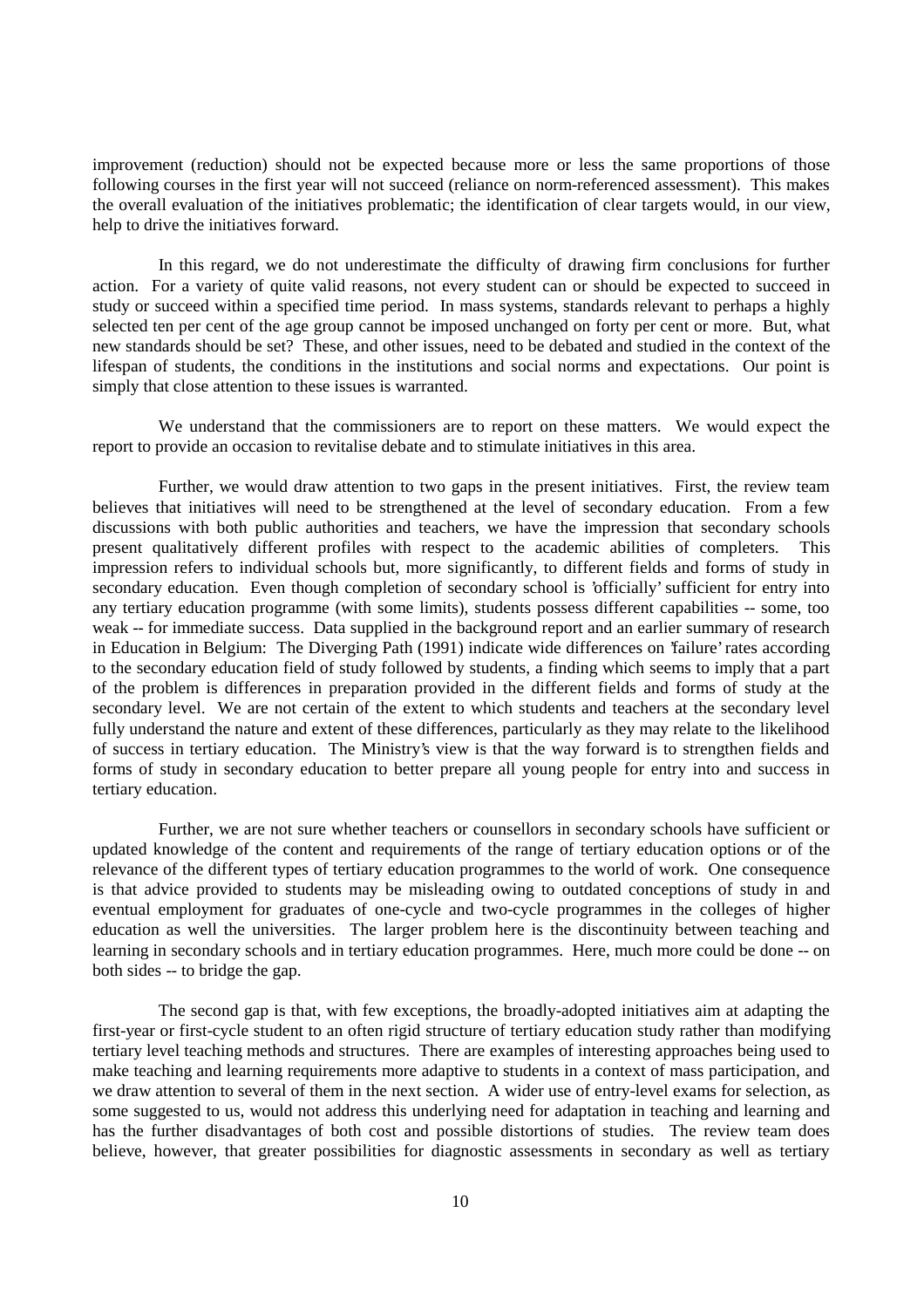education (the latter, as envisaged in the '10-point programme' described above) could assist students and their teachers identify weaknesses and strengths so as to enable each individual student to better match interests and capacities to the most appropriate study options and to organise appropriate supplementary studies, where necessary.

However, we conclude here by restating a general point: a big part of the failures/drop-out/repetition problem is to know, first, which kind of a problem it is. The open access system presents arguments for the first year of study as a 'trial' year, a process whereby students find out what they can or cannot do or what suits them. But, rates of failures and drop-out vary between courses and institutions, for reasons that are not always clear. Many students who fail repeat and succeed. And so on. There are costs -- both individual and social -- to be taken into account. We did not encounter any institution which claimed to have wholeheartedly addressed and solved the problems, variously defined, associated with failure/drop-out/repetition. We think that further research and well-informed discussion of issues would help to clarify matters and to suggest lines for future policy.

We recommend particular attention to three areas: (i) clarity in the problem to be addressed and, more specifically objectives to be realised, in policies aimed at failure/drop-out/repetition; (ii) strengthened advisory and counselling services (including by teachers) at the level of secondary education, with particular attention to the full range of tertiary education study options and associated employment and career paths; and (iii) wider implementation of adaptations in teaching and learning requirements and in assessment practices in the first two years, going beyond student academic support, advisory and counselling activities (as described in the next section).

#### **Teaching and Learning in a Context of Mass Participation**

The view, both in the Ministry and in the institutions, appears to be that the participation rate has reached its peak and that, in any event, a decline in the size of young age cohorts means that the numbers enrolled in tertiary education will hold steady or even decrease in the coming years. We are not so sure. As in other countries, conditions exists which will give rise to an increase in the participation rate from young age cohorts (perhaps as one consequence of reforms in secondary education) and in the interest of older adults (whatever their prior studies) to participate in the first years of tertiary education.

Under any scenario, it is likely that the profile of first years students will become more heterogeneous, raising again the question of whether programmes, teaching and learning and assessment requirements at this level are sufficiently flexible or attuned to student motivation, capabilities and interests to permit those enrolled to learn and succeed.

Regardless of student interests or origins, those in universities strongly argued the importance of the links between teaching and research, a view that was shared by some administrators and staff in two-cycle college programmes. The nature of the link between teaching and research was not, however, clearly articulated (a point already raised in 'System Structure and Diversity', above). This is a matter to which we shall be giving attention in the comparative report of the OECD Thematic review.

There is no evidence of widespread adoption of varied, innovative forms of teaching in tertiary education institutions. Elements of innovation and flexibility do indeed exist within the system and there are some outstanding examples. Nevertheless, these have been developed only in a few institutions and faculties. The challenge is to extend more widely the use of more varied and responsive forms of teaching and assessment. In this regard, the review team is of the view that some existing innovative approaches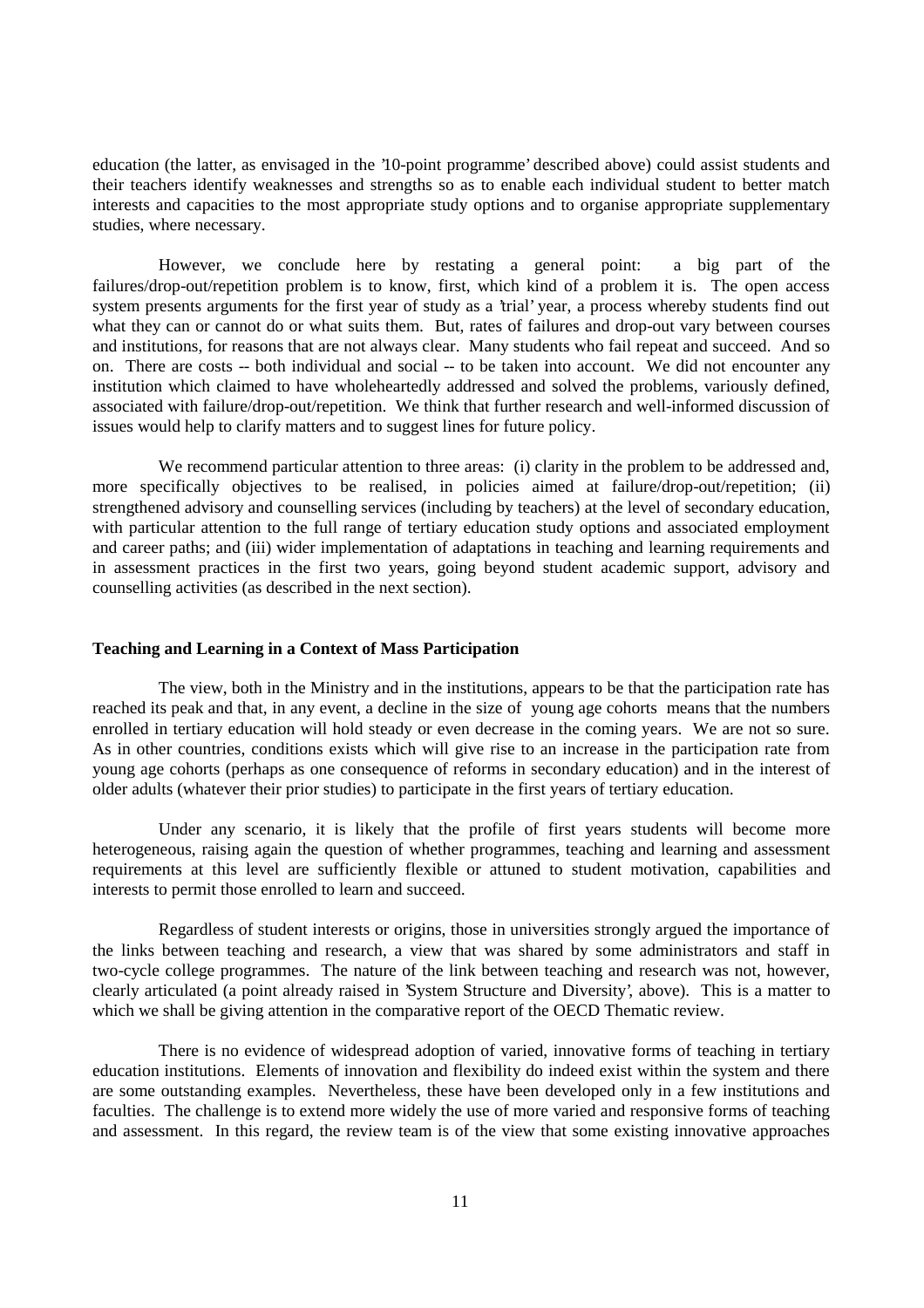could be considered as examples of growth points for future development. We describe five of these in some detail, as they are of particular comparative interest in the overall thematic review exercise.

At the University of Leuven, a special unit, LINOV, has the aim of developing and assisting in the implementation within the university of new education approaches. This includes audio-visual materials and their uses; operating sites for Flemish students following Dutch Open University courses; and participating in EUROPACE, a European-wide distance education system via satellite. There is evidence that more staff are using multi-media in the delivery of instruction (particularly younger staff, some introduced to the possibilities through new requirements for staff training in teaching methods). The range of initiatives of LINOV is impressive and the outreach effort commendable. The challenge will be to bring the more innovative, free-standing applications of information technology (including the Internet, for uses other than e-mail) into 'regular' class teaching and learning.

Less innovative in some respects, but also significant, is the use of the Dutch Open University (OUN) courses. In this case, the Ministry has supported a common initiative to establish an institute aimed at promoting innovation in teaching and learning practices in the OUN. The Ministry also provides local support for Higher Open Education students at six university sites. We were told that existing Open University courseware is not fully compatible with the contents, levels and organisation of study programmes in Flemish universities, and the fees for students are relatively high. For the most part, students follow these courses independently from 'regular' (resident) courses offered in Flemish universities. Nonetheless, possible growth points are to encourage greater use of the Open University courseware in teaching 'regular' courses and to promote the recognition of 'credit' (success in end-of-year examinations) from 'regular' courses toward degrees in the Open University.

A third example is the organisation of small-group teaching at Limburg University Center, in the Southeast corner of Flanders and at some distance from major cities and concentrations of tertiary education institutions in Brussels, Leuven, Antwerp and Gent. This is by design, as the institution was established with aim of improving access to tertiary education in a region which had relatively lower rates of participation in tertiary education than elsewhere in Flanders. At this university, an academic year is broken down into three terms of ten weeks each and provides for a more structured, systematic and scheduled provision of teaching. The number of subjects followed by students in each term is typically three, giving the opportunity for intensive study in a few subjects each term. This modular type of curriculum seems to be well-arranged; students find it demanding to sit for exams every ten weeks, but appear to benefit from the closer monitoring of progress that this permits. First-year students are broken down into classes of 24, on average. Students thus have close contact with teachers in each course.

The university centre and its facilities were purpose-built for such a form of teaching; indeed, students from other parts of Flanders are attracted to Limburg for the teaching model it uses. University leadership is committed to this approach, and it takes steps to leverage available resources in such a way as to maintain the structure of the study programmes. This includes the use of discipline-based as well as faculty-based staff groups which permit a certain amount of informal and formal pooling of expertise for teaching and research and the relatively heavy use of junior-level staff on temporary employment. Rates of success are comparable to other Flemish universities. As to whether this has been achieved at the expense of lower standards, university officials point out that those who pursue the second-cycle of study in their field in other universities (which is necessary in some fields of study for which Limburg provides only first-cycle courses) tend to perform at or above the level of their peers in those institutions. Further, external evaluations have been favourable.

Fourth, the VUB Learning Centre of the Science and Medical School is an excellent example of a student-centred approach in the first years of tertiary education. This is one of two counselling and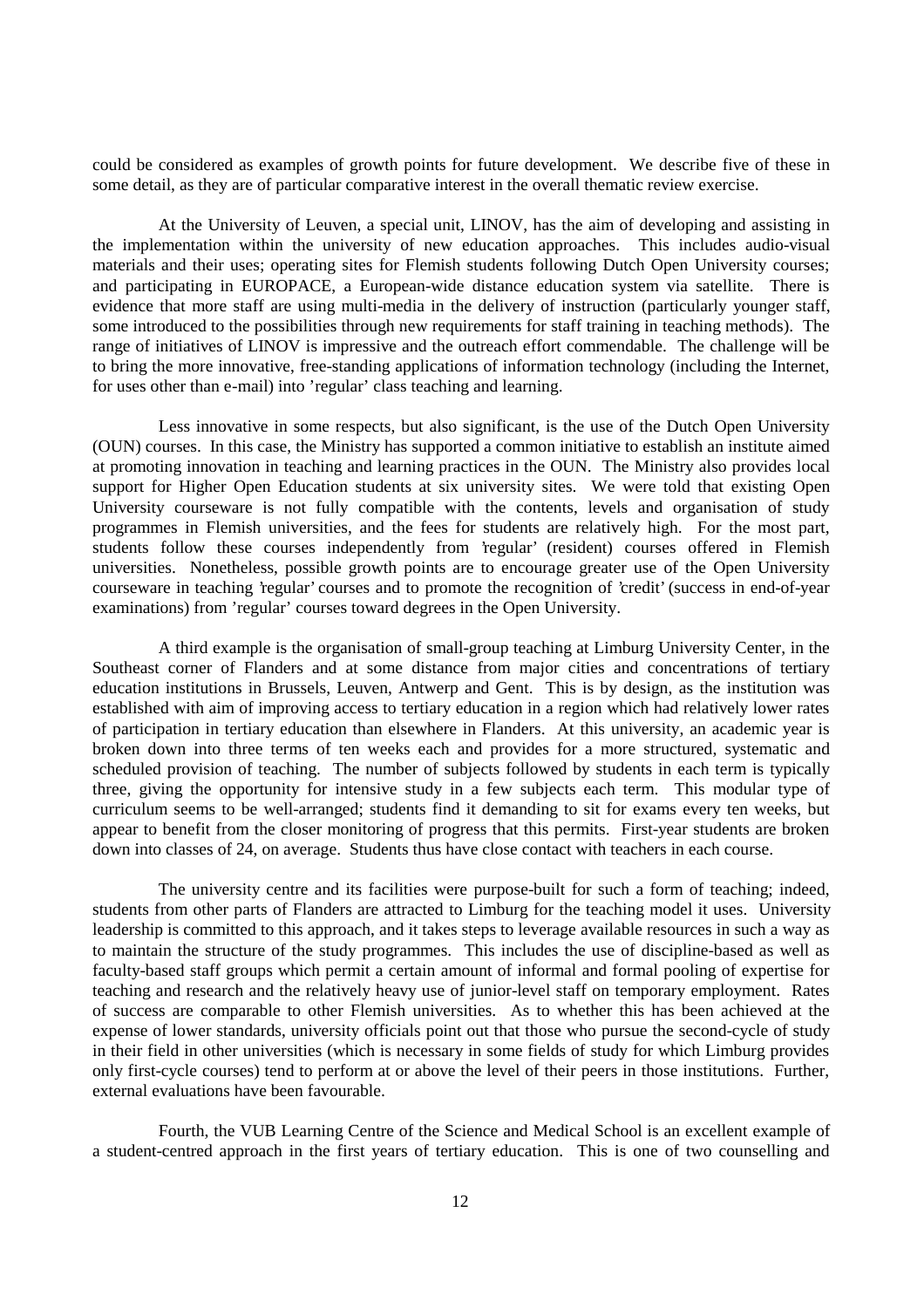student support centres organised broadly in support of students in the related faculties. The materials and services of the Centre are available as and when requested by the student, and apply to the period of entry through to the end of the first candidature. Students can sit diagnostic tests of knowledge in basic subjects and of learning styles, the results of which are discussed individually with students and used to develop means for working out the gaps identified. Students have access to a wide range of specific course and reference materials, kits and models, computer-aided self-administered lessons and assessments. The Centre is permanently staffed by specialists who are not involved in regular teaching, but can consult and draw upon departmental staff for supplemental support. Study packages and work group activities are available for students who need and want such support. The VUB Learning Centre puts individual students in control of their own learning, an important adaptation which recognises the widening diversity of backgrounds and capabilities of entering students and the lack of individualised instructional support in large first-year classes. (see 'Transition for Secondary Education to University: Guidance and Support Services for First-Year Students at the VUB', by R. Van Esbroeck, Case 5 submitted to OECD review team.

### **Quality**

As in all others countries taking part in the OECD thematic review, there is growing interest in quality assurance through highly structured activities both internal and external to institutions. The basic structure for quality assurance is a good example of shared responsibility: the universities are obliged (the role of the central authority is strong) to carry out internal and external procedures (the role of the institution is strong). Both internal and external measures are enjoined, and the latter involves co-operation between universities and includes provision for discipline reviews. The process is public (published reports) and international (co-operation with the Dutch; involvement of external experts).

Much depends on the readiness and ability of the institutions to follow through, since the cycle (up to 8 years) is very long, perhaps too long. Questions arise as to the length of time between reviews and as to the balance between 'effectiveness' and 'weight' (the system could become heavy and formalistic). One possibility is to link external reviews more closely to the Dutch effort, which could lead to a five-year cycle. Another would be to strengthen the monitoring procedures for internal reviews. Of greatest importance, however, is recognition by the institutions themselves of the benefits to be gained through regular self-evaluation and communication of results to the 'stakeholders'. Staff development programmes would be a necessary part of such an approach.

The external discipline reviews are of long standing. The recent increase in quality assurance activities received impetus in the decree on university education (in 1991, amended in 1994), which charged all universities with the responsibility to undertake initiatives. Two-cycle, college of higher education programmes were given a similar charge in 1994. We have the impression of activity on a wide front and in every corner of the tertiary education system.

At the Universities of Gent and Leuven, all courses are being systematically evaluated. At Leuven, this assessment is on a five-year cycle. A local evaluation committee is established, supported by a representative of the University Education Service who provides advice on the evaluation process. The evaluation covers curriculum, students' progress, teaching facilities and infrastructure at the programme level; content, teaching, materials, testing and study and teaching time at the course component level. Teaching is evaluated on the basis of curriculum materials, appraisals by students and a self-evaluation. Two features of the overall process are of interest: (i) the quality assessment aims at improvement, not sanctions, so only a global report goes to the Academic Council at university level; (ii) follow-up to monitor the actions taken in view of the recommendations is built in to the process. Evaluations of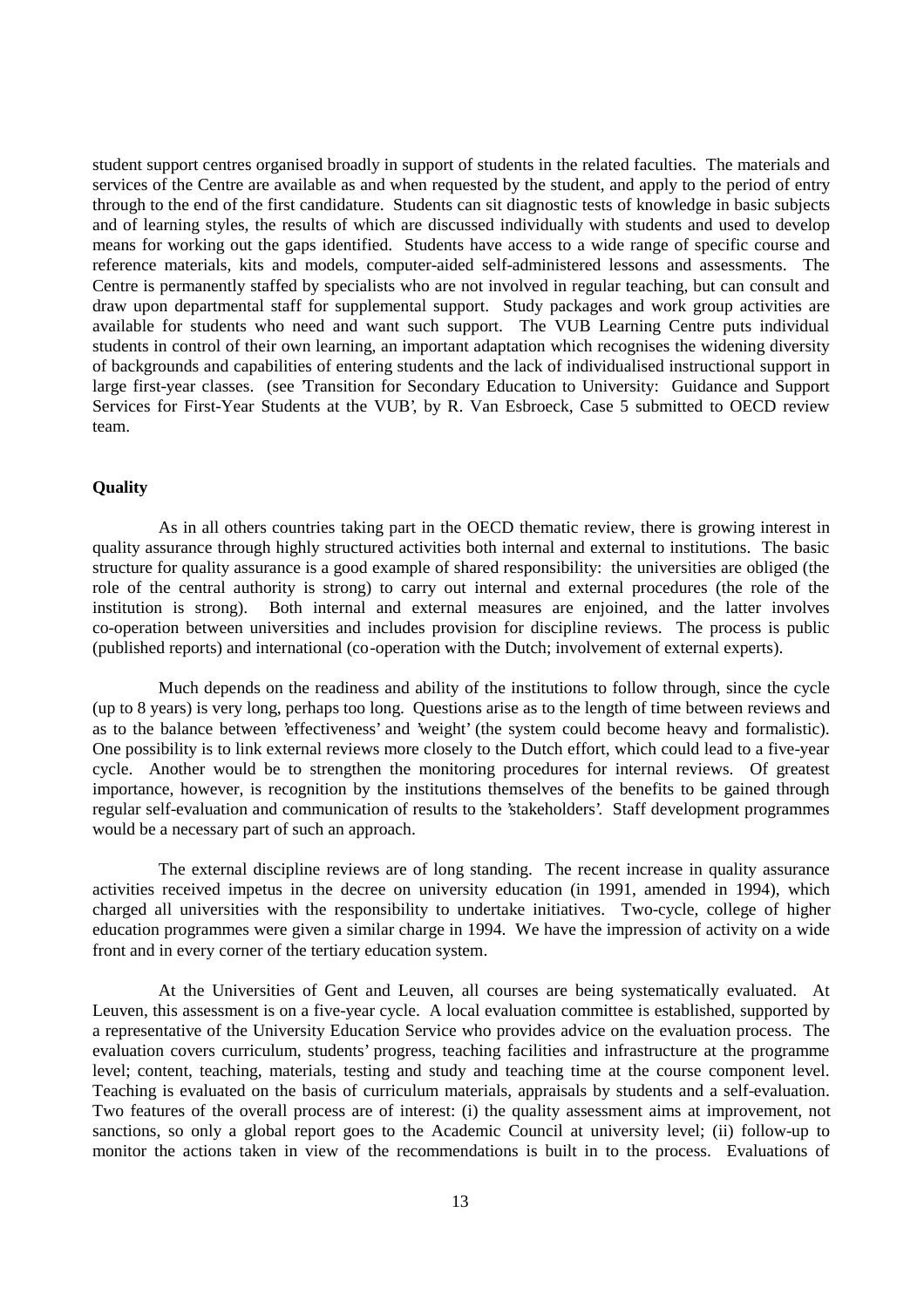individual teaching do figure into promotion decisions; we were told that 5 professors were assigned other duties on the basis of such evaluations. (see, also, 'Developing a Permanent Internal Quality Assurance System for University Education. A Case Study on Internal Quality Assurance at K.U Leven', by Katrien Staessens, Case 1 submitted to the OECD review team).

Another example comes of the college of higher education sector. EHSAL, a leading two-cycle economics hogeschool in Brussels, established EKON 2000 as its framework for quality assurance. EKON 2000 adopts an approach for developing a quality system based on the ISO 9001 standard. In practice, this has meant the definition of clear objectives in every facet of the work of the college, identification of the means and sticking points in realising constant quality improvement, and implementation of procedures for constant monitoring of performance. Several aspects of teaching are monitored: recruitment, programme development and content and methods of teaching. The comprehensive approach to quality assurance at EHSAL is intended to enlist all staff; it should lead to the identification, on a continuous basis, of the means to improve teaching, learning and other activities of the institution. Both features are of wider interest and applicability. Attention is drawn to the costs of such a quality monitoring and improvement process (see, also, 'Ekon 2000 - The EHSAL Strategic Quality Project, by Paul Garré, Case 3 submitted to the OECD review team).

Monitoring of one-cycle programmes in the college of higher education sector is carried out by the Inspectorate through extensive data-collection and analysis, based on surveys of staff, students and former students, and a complementary process of site visits and discussions with programme managers and staff. The reports for individual programmes are not made public, but highly quantitative comprehensive reports covering a field of study are published by the inspectorate and receive coverage in the press.

While impressed by the range of activity, we note that it is costly both financially and -- if thoroughly done -- in terms of staff time. Also, we remain concerned about the position of teaching in such quality assessments. Administrators in these and other institutions argued that teaching figured in the quality review process, but as noted above there appears to be limited evidence of widespread innovation in teaching. We were not persuaded that rigorous and supplementary procedures for monitoring and acknowledging the value of teaching are widely in place. In the tertiary sector, many academics have received little if any systematic preparation as teachers other than their academic studies. Research retains its pre-eminence as the principal criterion both for selection and for promotion. This is so in universities but not so to the same extent in the colleges of higher education. We think that the issue of evaluating and reviewing teaching performances, and the means to ensure the widest extension of services within institutions to improve the quality of teaching, are worthy of closer attention than they appear to be getting.

## **Relations with the Labour Market**

The data provided in the background report were confirmed in many discussions over the course of the visit: graduate unemployment is relatively low, and not a matter for great concern on the part of institutional staff or students. Certainly, in comparison with other OECD countries in Europe, the position of Belgian tertiary education graduates is among the most favourable when compared to that of those completing secondary school. At 2.2 per cent, their unemployment rate in 1992 was less than half of the 4.7 per cent rate for those with upper secondary schooling. For most countries with data, the unemployment rate for tertiary education graduates was more than half of the unemployment rate of those with upper secondary schooling (see Table 1).

The environment in Flanders is, as in other parts of the OECD area, a dynamic one in which past patterns are an insufficient guide to future development. In this respect, our principal concern is the extent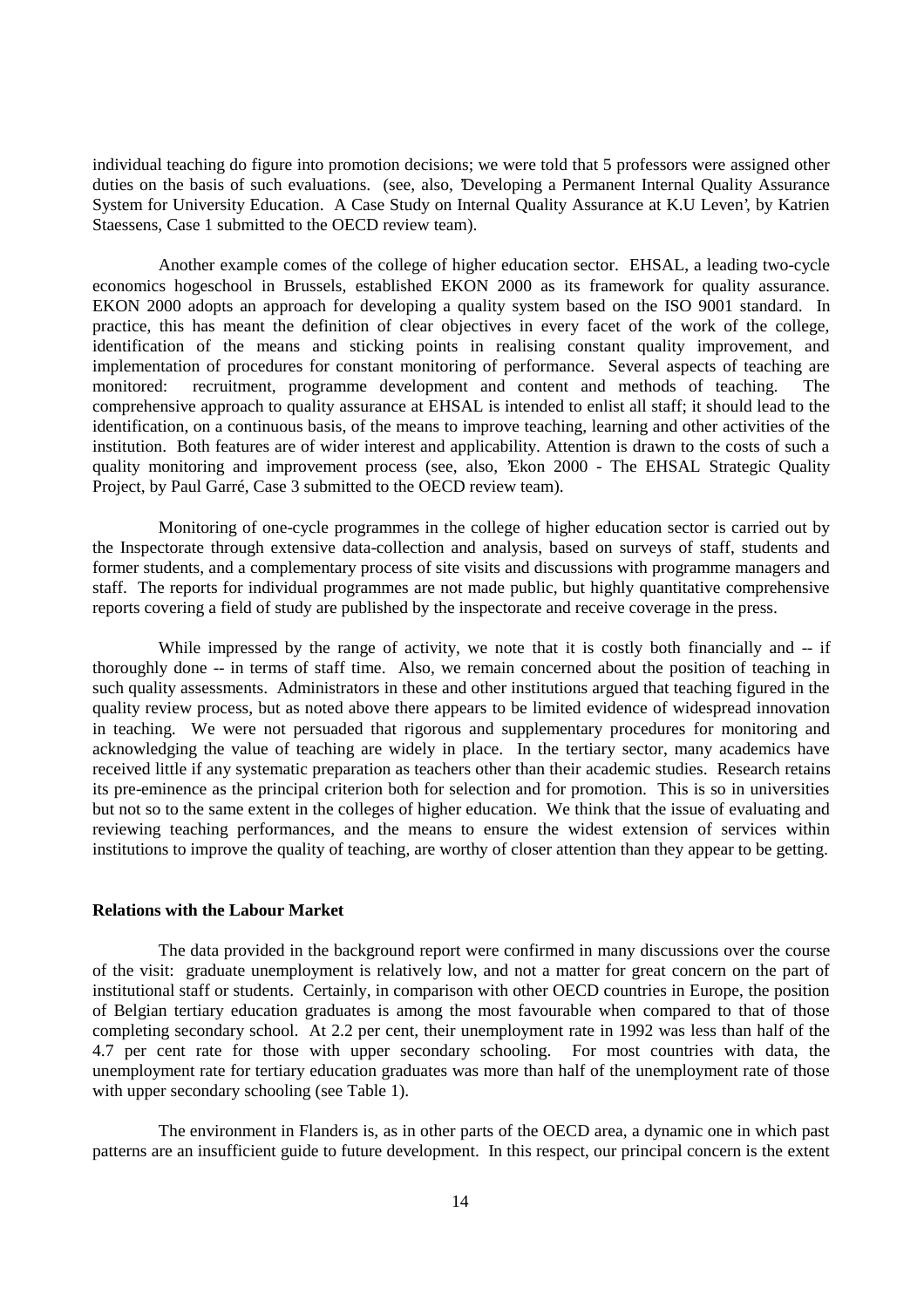to which there are effective and widely-used means of feedback from the labour market and of responses on the part of institutions and programmes. The key question is: are the students being prepared for a rapidly changing world of work whose final bearings are likely to be global as much as regional and for which highly competent, energetic and creative individuals will be needed in increasing numbers?

Institutions and programmes already make good use of advisory groups in the development and refinement of the content of courses. This input appears to be used to ensure the 'level' and state-of-the-art content of courses, but does not extend to the adaptation of course contents/methods/contexts to prepare graduates for actual work and career paths they will or may confront. In our exchange with a few selected, private-sector employers, university graduates were characterised as hard-working and very knowledgeable in their fields -- but lacking broader 'generic' skills and dispositions, needing to be more creative, adaptive and flexible. Another employer suggested that graduates of two- cycle college programmes may be 'too directed', by which he appeared to mean too specialised. Similar points were listed in the summary of employer views provided in Towards Mass Tertiary Education in Flanders (Belgium), submitted to the OECD in January 1995. To what extent are these views being taken on board in the review and refinement of study programmes? We don't know, but this aspect was very little discussed in the institutions. We have the impression that the present view is that students require all of the time now available in degree programmes to acquire knowledge and to learn how to apply this knowledge. Our questions: is this the only profile universities or, in their own ways, colleges of higher education can or should produce? If it is assumed that there is a trade-off, could one imagine giving up a bit of 'the discipline' for more 'creativity' and 'people-orientation'? We don't seek to answer these questions or to elaborate the assumptions underlying them, but they seem to us to be worthy of further attention as the reform process proceeds.

Employer input into course development in the one-cycle college programmes is secured in several ways, including through the Inspectorate-led quality assurance process. However, it is not clear whether this input is sufficient or effective: it has proven difficult to secure participation from employers on the review teams, which as a result tend to rely on expert input from the university department or faculty in the relevant field. Moreover, the approach adopted in the quality review process has been constrained by the lack of a set of agreed, detailed 'profiles' of the needed skills against which the study programmes should be evaluated. The Flemish Education Council (VLOR) apparently has the responsibility for developing such 'profiles', but it has proved difficult to produce them through this structure. The delays also may mean that such 'profiles', once developed, may be outdated by the time they are agreed for transmission to the colleges.

Means to secure the active engagement of the social partners should be given a high priority. In this connection, we raise a larger question: The trend in the OECD area has been toward a smaller number of groups of occupational qualifications of the type envisaged in the 'profiles', and it would be useful to ascertain whether Flemish employers of graduates of one-cycle college programmes seek more or less specific sets of skills. We recognise, of course, that there is no single 'employer view' on these matters.

In one sense, the purest feedback mechanism is student choice. The evolution of enrolments in economics programmes from the mid-1980s serves as powerful evidence of the responsiveness of students to a range of influences, including changing employment prospects. Sustained enrolments in languages and teacher training also reflect, in part, a recognition of the options -- at graduation and in a lifelong perspective -- which graduates from these fields will have. But, the scope for the exercise of choice may be limited because opportunities for credit transfer and cross-programme course selection remain limited. Put another way, existing pathways are rigid and narrow, constraining choice. It would be useful to know the extent to which students acquire second or third qualifications and, more importantly, the interest on the part of older adults in acquiring new as well as updating their original qualification.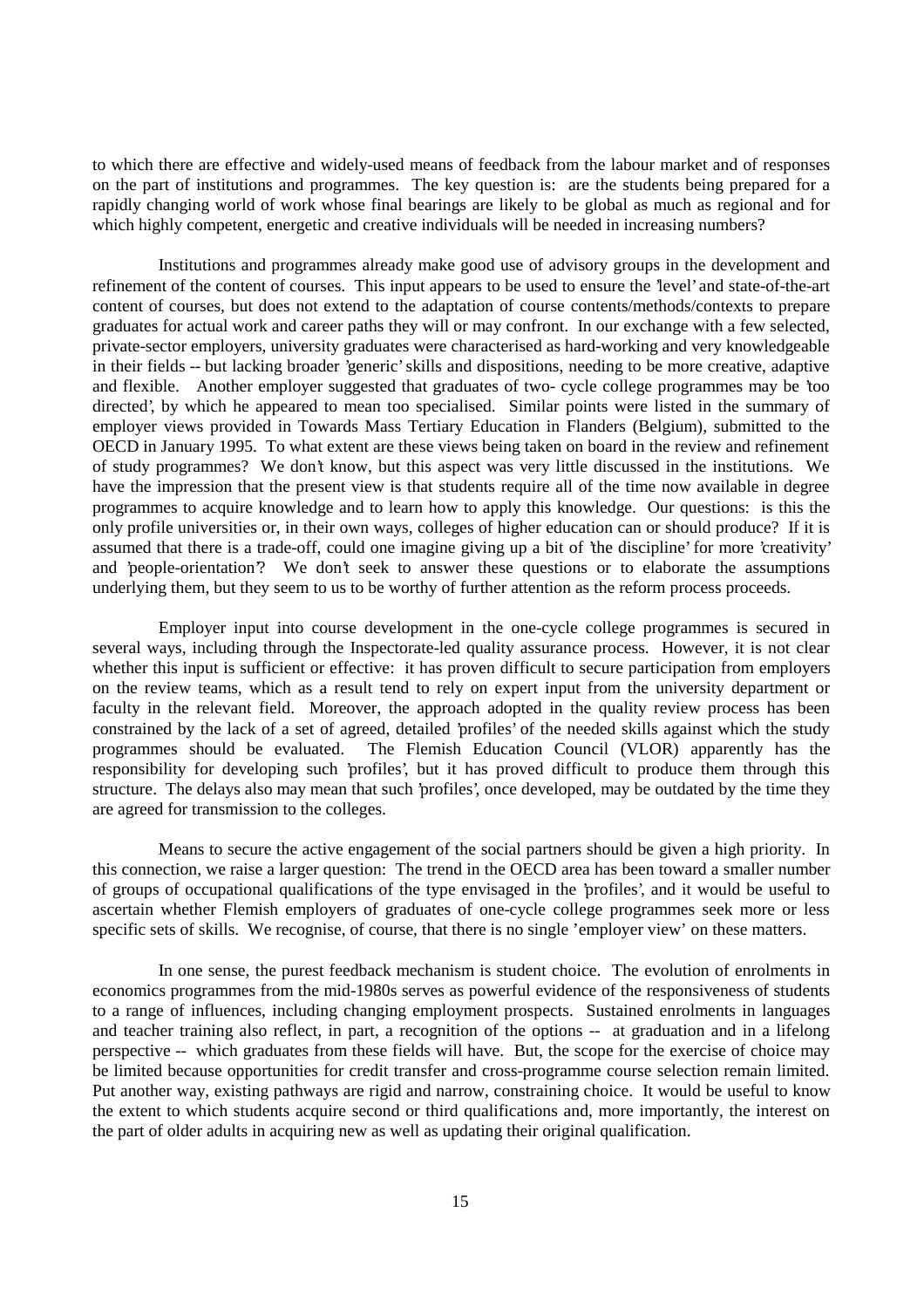#### **Institutional Management in a Context of Devolution**

The university reforms of the early 1990s and the later reforms concerning colleges of higher education had among their key elements greater autonomy for institutional management and governance. There is not a one- way process here, but two parallel and intersecting movements: devolution of a range of responsibilities and decisions e.g. over resource utilisation, combined with more embracing frameworks of direction and strategic control. In Flanders, as in other countries participating in the thematic review, terms like 'decentralisation', 'devolution' or 'steering' fail to capture the nuances of these movements.

At the institution level, our view is that the existing scope for institution-level decision-making needs to be used to the full. In both sectors, conditions work against this. In universities, for example, the inertia of prior practices, the high relative age and time in post of staff, and present governance structures make it difficult to put in place new management and administrative arrangements. Such measures as the use of salary premiums and inducements for cross-faculty collaboration remain little used at present. The election, as opposed to the appointment, of the rector introduces further uncertainties in the scope for the full exercise of managerial decision-making. Senior staff in the universities appear to be aware of the limitations. In our view, any institution-wide approach to management should seek to develop greater optimisation in the use of expertise, capabilities and resources through stronger, more effective partnerships at the institution level -- between teaching and research and teaching and industry (both by bringing students closer to the world of work and by integrating better first years teaching and 'contract teaching').

The situation in the college of higher education sector is less clear, but the press of mergers has required a rapid 'on the job' learning by institutional managers. Contacts with public and private sector employers appear to more broadly developed in these institutions, so the basis for developing more extensive, institution- wide partnerships with commerce and industry - - domestic and international - exists. Such partnerships are likely to be a decisive factor in the adjustment of study programmes, particularly where students choose to take part of their studies in another country.

### **Finance and Costs**

Public expenditure on tertiary education in Flanders relative to Gross Geographic Product (the latter, a measure of the output of the Flemish economy) is an estimated .9 per cent. It is not easy to compare the level of spending in Flanders with that of other parts of the OECD area, given the different structures and modalities of funding. The generous direct and indirect support for students, for example, is not included in this figure. What can be said, however, is that there is no indication of overly-generous spending at the tertiary level and that there may be good reason to find ways to increase the level of resources from all partners -- private sector as well as public budget -- in support of tertiary education. In our view, the resources being put to this level of studies represent an important and forward-looking investment which will continue to accrue benefits to all citizens of Flanders as well as the large proportion of its population who undertake study as a result of public support.

That said, there are steps which might be taken to optimise the use of the resources now available. Our position does not favour a narrow view of efficiency: tertiary education institutions are complex organisations which serve a wide variety of purposes. Countries and societies should establish for themselves what they are willing to pay for, and in this respect the Flemish Community seems prepared to support parallel institutions, differing by religious or philosophical orientation, which accommodate open access and freedom of education. There are costs associated with this arrangement and, in future,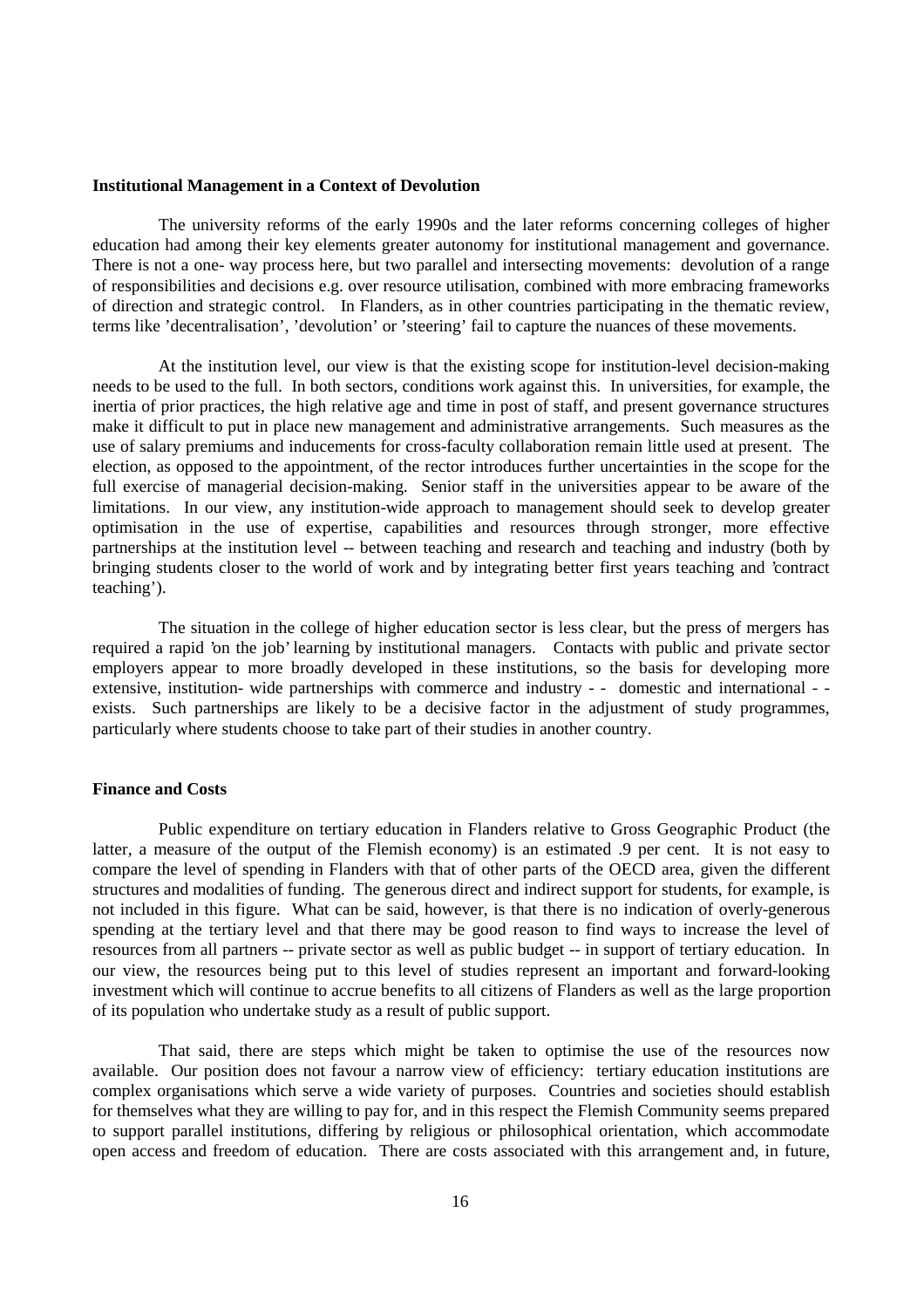conditions may lead the Community to find different ways to support this principle which improve the overall efficiency of the system. In this regard, the rationalisation promoted by the new funding mechanisms does not work against parallel institutions so much as toward the elimination of, or greater co-operation among, parallel streams and programmes which, in the face of limited resources and unbalanced enrolments, fail to provide uniformly high quality of provision. This, in our view, is desirable. What is not acceptable is inefficiency arising from non-responsiveness to student capabilities and broader labour market developments and inappropriate repetition (e.g. an excessive share of those who repeat first-year exams succeed on the second try). Some steps, in financing, regulation and programming, are being taken to address these concerns.

#### *Institutional Funding*

We are generally in support of the criteria-based institutional funding introduced in the reforms. Institutions applaud the transparency and simplicity of the formula, which provides funding for any eligible enrolment at the stipulated amount. Some of the criteria have helped to stimulate development in the desired direction, such as the minimum size which institutions must maintain to be eligible for funding and minimum enrolments by programme at different sites within the same institution for the colleges of higher education. These criteria have forced mergers and will bring about further rationalisation in this sector. A similar criterion applied in the funding of universities, namely minimum enrolment in specific faculties or study streams, has had less effect because the thresholds are low -- but we were told of cases in which study streams have been combined, perhaps as result of the potential application of the criterion. It should be noted that institutions are not forced to close or merge programmes; the consequence of not achieving the threshold is a loss of funding for those programmes affected. Decisions could be taken within the institution to maintain separate 'unfunded' programmes through cross-subsidy and private sources. We heard of no instance where this step had been taken, whether because of the high costs of doing so, of the view that one of the consequences of the lack of student demand is the non-viability of the programmes in question, and of the lack of scope or control at institution-level to re-allocate resources to sustain such programmes.

With respect to teaching, no direct financial incentive for performance is confronted by the institution as a whole. Failure/success, drop-out, repetition or graduation rates do not figure in the institutional funding regime, as is the case in other countries (Sweden, Finland, Denmark, Netherlands, for example). Rather, it is students who have financial incentives to succeed. This may seem inconsistent with the characterisation of a system which, in support of open access and freedom of education, provides almost fully-subsidised tuition, student bursaries and allowances to families of full-time students. However, at least two incentives promote performance. First, students who complete studies earlier can begin to realise the 'pay-off' on their diploma or degree (in the form or earnings and other returns) sooner and over a longer period of time. As noted above, the graduate labour market, relative to other European countries and to those with lower levels of education, is strong in Belgium as a whole. Second, students receive bursaries so long as they maintain progress in their studies (succeed in end-of-year examinations in the previous year). They are not supported when 'repeating' a year; the bursary is reinstated once they successfully complete the year in question and progress to the next year. The sums involved are modest, but the operation of the bursary system introduces a performance element into financing.

Whether for financial or other reasons, the average time to degree for students who receive degrees is short in comparison with other European countries but, as we have noted above, once the calculations are adjusted to take into account those students who start but drop-out or move to another institution, the efficiency of tertiary education in Flanders appears less favourable.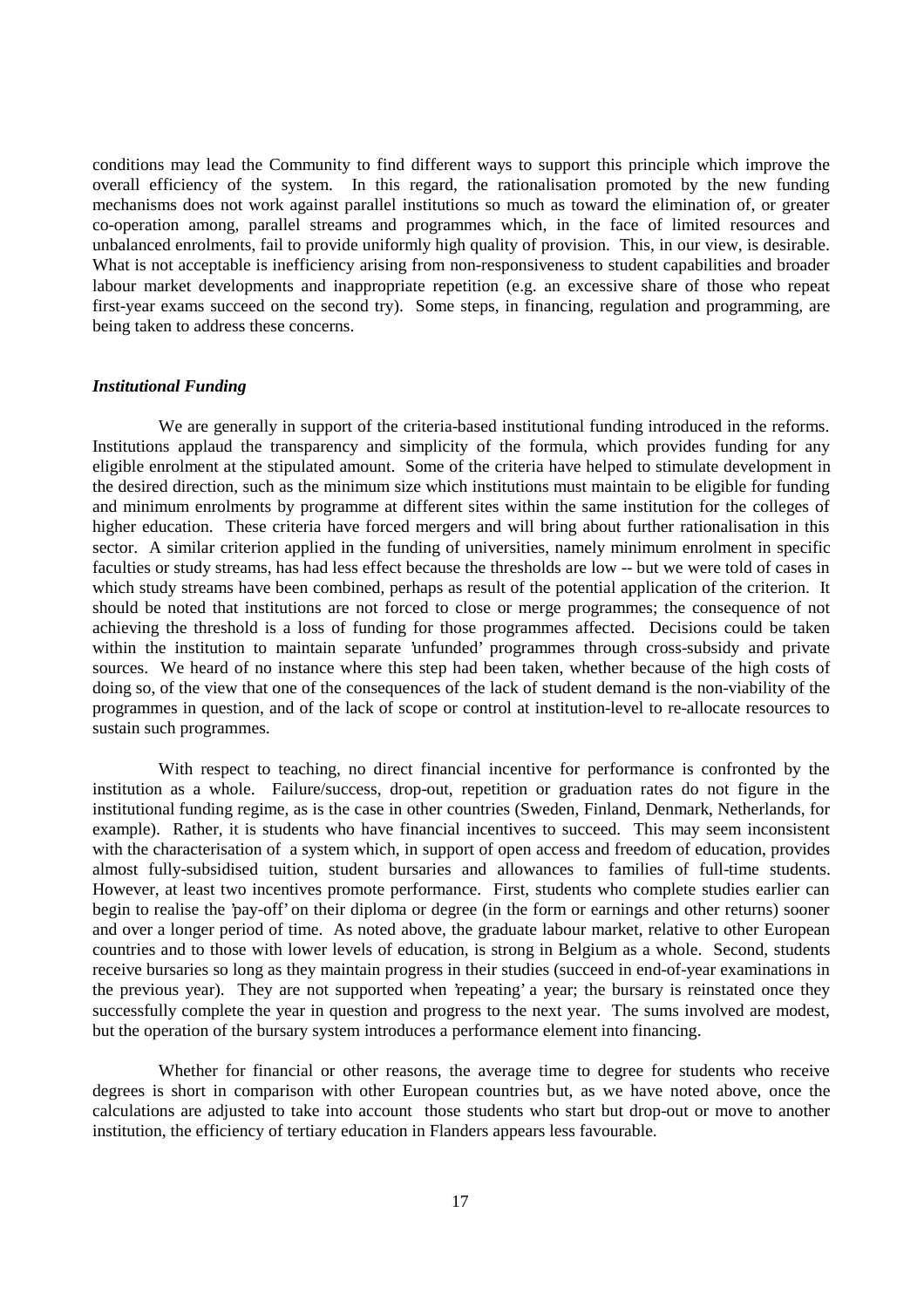#### *Incentive Funding*

A more strategic, incentive-based element could be introduced into financing -- extending what is already there -- in order to influence further the allocation of resources. One new direction could be incentive funding of targets for development. As already mentioned, there is a tension between autonomy and centralisation. Without interfering directly in institutional decisions, development in particular directions could be promoted with relatively small amounts of incentive funding which would be provided to institutions on the basis of actions which move in the desired direction (not plans). Examples of development which could be supported in this way include quality initiatives, cross-sector and cross-institution co-operation and new forms and elements of business/institution partnerships.

Funds from non-government sources already figure in most institution budgets. Such funds provide a hedge against fluctuations in the amounts received through state funding (for whatever reason), but with regard to teaching and learning, such privately-funded activities as 'contract teaching' can nourish and stimulate development of teaching in formal 'first years' teaching. We have mentioned earlier the need to bring about an effective and efficient partnership between teaching and research. Other types of integration could be identified, e.g. harnessing international activities for the enrichment of teaching and learning for all students, not just those engaged in exchange programmes (see e.g. 'The University of Ghent and Internationalisation: An Institutional Approach, by Lieve Van de Bossche - Bracke, Case 7 submitted to the OECD review team) and the use of new information technologies for teaching and learning throughout the institution (including extending the range of uses of the Dutch Open University, as described earlier). In all of these cases, particular forms of incentive funding might be used to encourage institution-wide integration for the improvement of teaching and learning.

We were told that private institutions (neither publicly subsidised nor coming under close government regulation) are seen to have almost no role to play in the provision of tertiary education in Flanders. At present, private tertiary education accounts for a very small part of overall enrolment, and the qualifications it awards are not recognised by public sector employers or in publicly regulated occupations (e.g. law). While limited, the Ministry might wish to consider whether, in future and in ways not now found in any tertiary institution in Flanders, the development of provision through private institutions could serve to respond to demand and to introduce innovative programmes, teaching and learning into tertiary education.

#### *Physical Plant*

We were made aware of a short-term, but pressing issue in realising the anticipated efficiencies in teaching and learning. As a consequence of the mergers in the hogeschool sector, newly-formed institutions have an inventory of buildings and classrooms which may be ill-adapted to the size of the new (merged) institution and so constrain the scope for the re-organisation of the delivery of instruction. Classrooms are too small, and buildings are too widely dispersed. In this period when the mergers are settling in, the Ministry should provide incentives and assistance to the institutions concerned to seek innovative ways to address the problems. Solutions need not be found solely in the construction of new classroom buildings with large lecture halls. We support approaches which give evidence of creative, resource-saving and partnership arrangements (e.g. short-term leasing of the local cinema for morning or afternoon lectures). Greater use of distance learning approaches could also be envisaged.

More generally, under the pressures of mass participation and in the light of constraints on available financing, all tertiary education institutions should be encouraged to develop creative approaches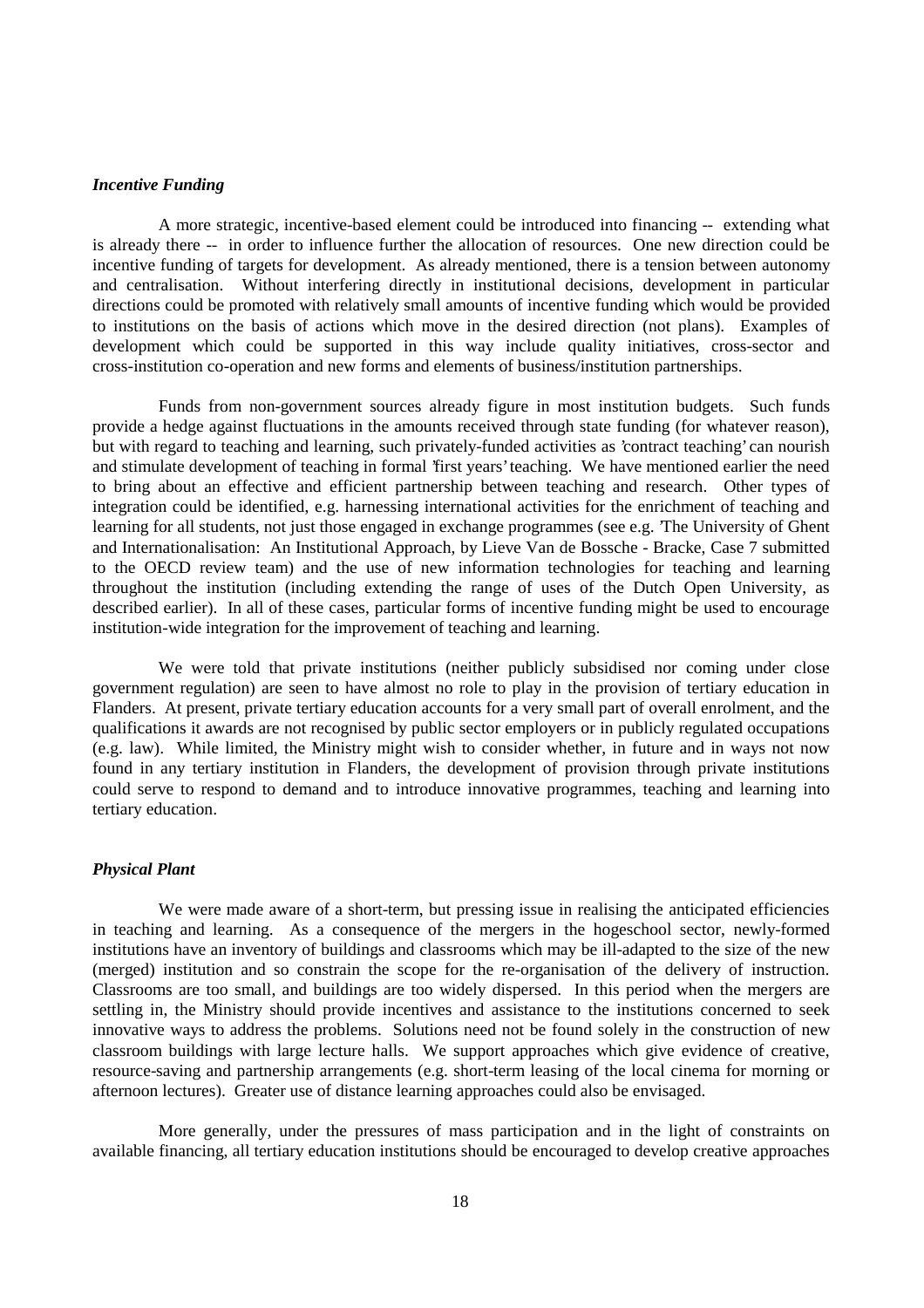to the organisation of teaching and learning, indeed to contemplate what the 'university/college of the future' might look like -- particularly in a future likely to require a lifelong approach to learning.

## **Conclusion**

The Flemish system of tertiary education is impressive. We were impressed by the capability and thoughtfulness of the people we met who work within its institutions and oversee its work, by the quality found in it and by the policy environment which favours successful adaptations to the forces at work in the society and economy and creative solutions to problems. The conditions are in place to build upon the obvious strengths and growth points.

Our recommendations may be summarised as follows:

- -- establishment of a Flemish Higher Education Council, representative of interests for all of tertiary education, to advise the Ministry of Education and assist in system-wide implementation of reforms,
- -- expand co-operation and articulation among institutions, within and between sectors,
- -- further develop institutional 'profiles', and or shared institutional responsibilities for teaching, research and learning in certain specialised, small fields and disciplines,
- -- further clarify objectives concerning 'failure' and 'dropout' rates,
- -- improve counselling and advisory services and information at secondary schools,
- -- extend innovation and adaptation of teaching and assessment practices in 'first years' of tertiary education, to accommodate diversity in backgrounds and interests in the student population,
- -- reinforce attention to teaching in quality assurance initiatives, to include staff development and rewards/sanctions,
- -- explore changes in curriculum to correspond to new or different profiles on the labour market for university and hogeschool graduates,
- -- increase involvement of social partners in advising on the aims and profiles of graduates as well as on the content of studies,
- -- strengthen staff development for senior-level management of institutions,
- -- increase incentive funding for targeted, strategic objectives,
- -- enhance performance-based elements in funding.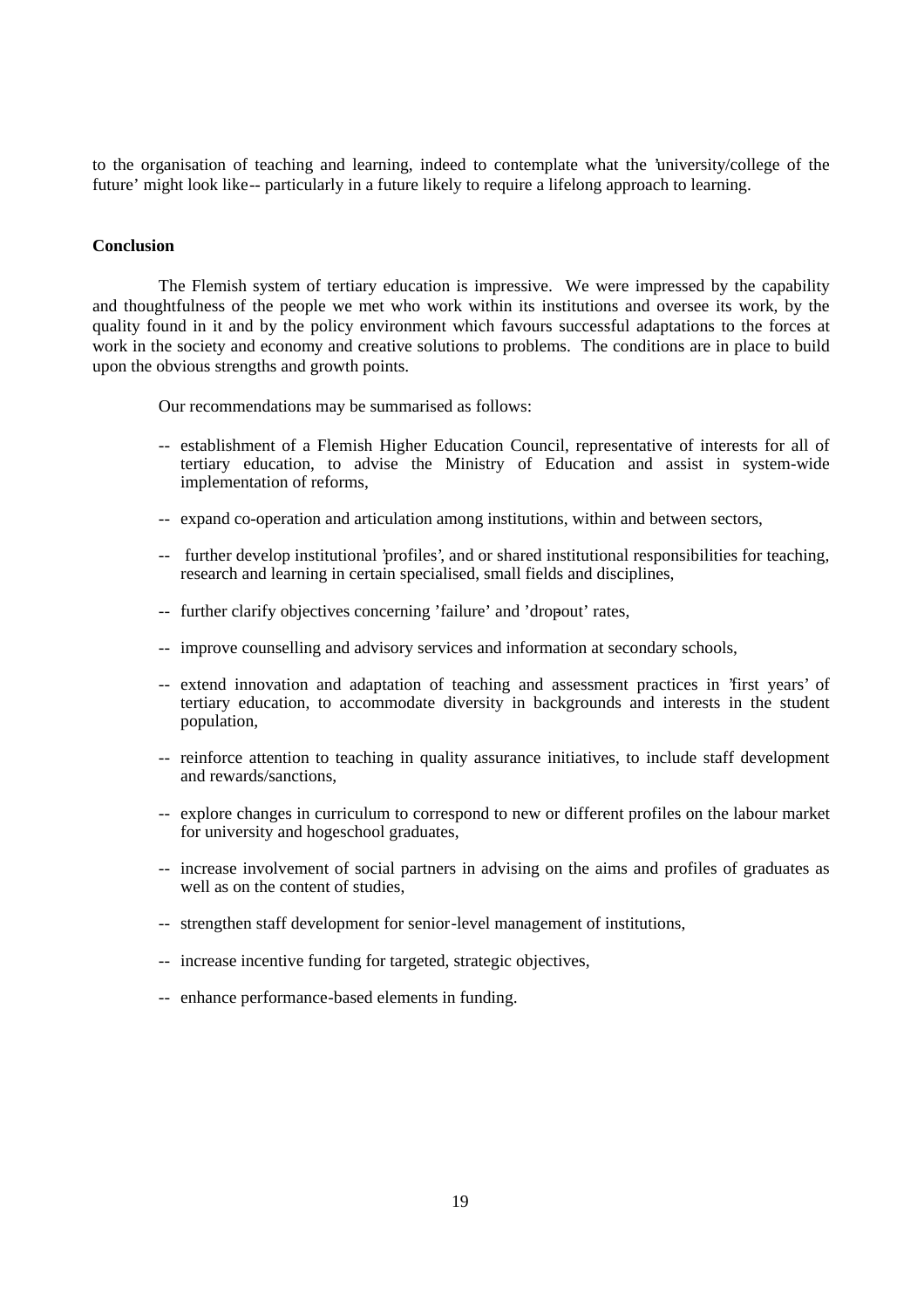## **Table 1**

# **Unemployment Rate by Level of Education for Persons 24 to 64 years old, 1992**

## Level of Education

|                       | <b>Upper Secondary</b> | Tertiary             | All Levels |
|-----------------------|------------------------|----------------------|------------|
| <b>North America</b>  |                        |                      |            |
| Canada                | 9.7                    | 7.6                  | 10.0       |
| <b>United States</b>  | 7.2                    | 3.2                  | 6.6        |
| <b>Pacific Area</b>   |                        |                      |            |
| Australia (1)         | 8.9                    | 5.0                  | 8.8        |
| New Zealand           | 7.5                    | 4.2                  | 8.1        |
| <b>Europe</b>         |                        |                      |            |
| Belgium               | 4.7                    | 2.2                  | 7.8        |
| Denmark               | 9.1                    | 5.1                  | 10.6       |
| Finland               | 12.1                   | 4.4                  | 11.4       |
| France                | 7.4                    | 4.5                  | 8.8        |
| Germany               | 6.4                    | 4.1                  | 6.2        |
| Ireland               | 9.3                    | 4.5                  | 13.6       |
| Italy                 | 8.2                    | 6.0                  | 7.4        |
| Netherlands           | 4.4                    | $\ddot{\phantom{1}}$ | 5.0        |
| Norway                | 4.9                    | 2.3                  | 4.5        |
| Portugal (2)          | 4.5                    | 1.8                  | 4.9        |
| Spain                 | 14.1                   | 10.5                 | 14.7       |
| Sweden                | 4.3                    | 2.1                  | 3.8        |
| <b>United Kingdom</b> | 8.3                    | 3.5                  | 8.4        |

Notes:

1. 1993

2. 1991

*Source:* OECD, *Lifelong Learning for All*, Paris, 1996; Table 1.15.